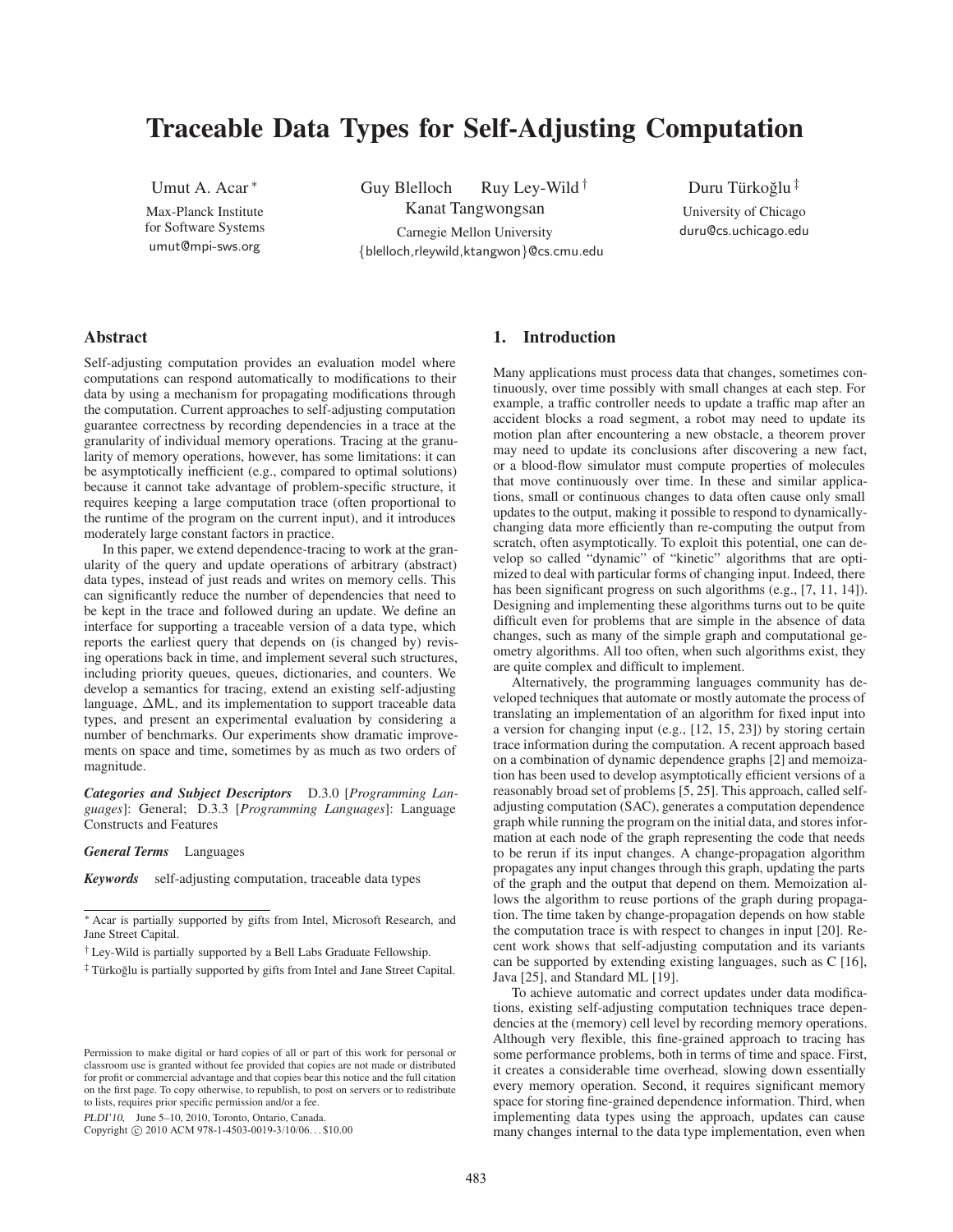the changes that propagate to the interface are small—i.e., the computation can be stable with respect to operations of the data type, but not stable with respect to individual cell accesses—ultimately causing sub-optimal updates. An example of this third problem is in maintaining a priority queue, where inserting a single element can require linear time for change-propagation at the cell level even if it only creates a single change (an additional insert operation) at the interface level. Many algorithms that use a priority queue will suffer from this problem.

In this paper, we extend the tracing of dependencies to support the query and update operations of arbitrary (abstract) data types, instead of just the reads and writes of a cell. For many applications, this asymptotically reduces the number of dependencies that are traced, reducing memory and time overhead, and for some it can speed up change propagation dramatically by making them more stable. This extension involves developing *traceable* versions of any data type that needs its dependencies to be traced directly, and adapting the change-propagation algorithm to handle the more general dependence tracing. The change propagation algorithm itself remains insensitive to the specifics of the data structures, which we achieve by providing a unified interface for all traceable data types. From the perspective of a user who is implementing selfadjusting programs, the changes to the code are minimal: all this requires is to substitute a different library or implementation for the data type. In addition to improving performance, the approach can also greatly simplify the analysis of stability since the user need only consider the operations on the data type instead of all the memory accesses inside of it. In Section 2, we explain the problem of tracing dependencies at the memory cell level in more detail, give an overview of our approach, and present algorithms that use traceable data types.

We define a relatively simple interface that one must implement to support a *traceable data type* (TDT) (Section 3). It is based on maintaining an operation trace for each instance and allowing any operation of the standard data type to be invoked or revoked anywhere in the trace. Such revisions must return a pointer to the earliest following query in the trace made inconsistent by the revision, if any. Implementations of TDTs do not need to be aware of the change-propagation algorithm beyond the interface. We have implemented traceable versions of several data types, including queues, priority queues, dictionaries, and accumulators (Section 3.1). We note that we do not expect that new data types would be implemented very often.

To support traceable data types uniformly, we modify change propagation in some relatively small but subtle ways. First, instead of storing closures with just the read operations on each cell, we store a closure for each query on TDTs. In fact, we treat cells as a TDT instance with read and write operations, and refer to them as *modifiable references*. Second, as with standard change propagation, during execution we keep a time-ordered priority queue of inconsistent queries (reads), but instead of tracking all inconsistencies for all TDT instances, we only keep the earliest inconsistency for each instance. This is critical for efficiently handling certain data types (Section 3). We present a formal self-adjusting core calculus that is extensible by arbitrary TDTs (Section 4). We present a static and dynamic semantics for the core calculus, including change propagation for traceable data types. A key component of the calculus is the open-endedness of the tracing and change-propagation semantics to support arbitrary traceable data types, without knowledge of how they are implemented.

We assess the effectiveness of the approach by extending the ΔML language [19, 20] to support TDTs, and implementing a number of benchmarks, including heap sort, Dijkstra's shortest path algorithm, breadth-first search on graphs, Huffman coding, and interval stabbing (Section 6). An interesting property of TDTs is that they enable operating efficiently on certain continuously varying

values such as "time". Taking advantage of this property, we implement a library for algorithmic motion simulation that enables performing motion simulation with self-adjusting programs by appropriately changing the "time" (Section 7). Specifically, we consider an algorithm for computing convex hulls in 3D making it possible to safely implement motion simulation without requiring unsafe manipulation of the internals of the run-time system to ensure efficiency as in previous work [4].

Using these benchmarks, we perform an experimental evaluation of the proposed approach (Section 6). The experiments show substantial time and space improvements. Even on moderate input sizes, the improvements range between a factor of 3 and 20 reduction in from-scratch running time, between a factor of 4 and 50 reduction in space, and between a factor of 4 and 5, 000 reduction in update time compared to the version using only modifiable references (memory cells).

# **2. Overview**

We motivate traceable data types, overview their structure, and consider some examples in the  $\Delta$ ML language.

## **2.1 Motivation**

Consider a priority queue whose signature is shown in Figure 1. The priority queue provides a new operation that takes a comparison function on keys returns an empty priority queue, an insert function for inserting a key and a value into a priority queue, and a delMin function for removing the element with the minimum priority. Consider a program that uses this priority queue data structure. Using existing self-adjusting computation techniques (e.g., [16, 20]), we can write a self-adjusting version of priority queues and the program.

A self-adjusting program responds interactively to modifications to its input data. To achieve this, as the program executes, the run-time system constructs a trace of the execution. A *changepropagation* algorithm uses this trace to update the output when the input is modified. In existing self-adjusting computation techniques, the trace will be constructed by recording operations on so called *modifiable references* (*modifiables* for short) that hold *changeable* data, i.e., data that can change over time. For example, to make a heap data structure (a priority queue) self-adjusting, the child pointers of each heap node can be replaced by modifiables. Languages such as  $\Delta$ ML [19, 20] make this transformation relatively straightforward.

By placing data in modifiables, it is possible for a program to respond to input changes efficiently. Although relatively straightforward, this approach suffers from several limitations. First, the execution is traced at a fine granularity constructing a relatively large trace, typically asymptotically as large as the running time of the program. Second, by tracing every operation on a modifiable, the program is slowed down significantly by introducing reasonably large overheads. Third, our response times could suffer because change-propagation can spend significant time maintaining the fine-grain dependence information recorded in the trace.

As a concrete example, consider a self-adjusting version of a heap data structure where each child pointer is placed in a modifiable. The trace would record every access to the child pointer, contributing significantly to the size of the program trace. Since the work performed after each child access is essentially a comparison between priorities (keys) and thus relatively small, tracing would slow down the computation significantly. Interestingly, dependence-tracing at the level of modifiables can also result in sub-optimal update performance with change-propagation. To see this we will need to look further into the structure of the trace. As an example, we consider a worst-case scenario.

Consider a self-adjusting program  $P$  that takes as input an integer list, creates an empty queue and inserts the first element of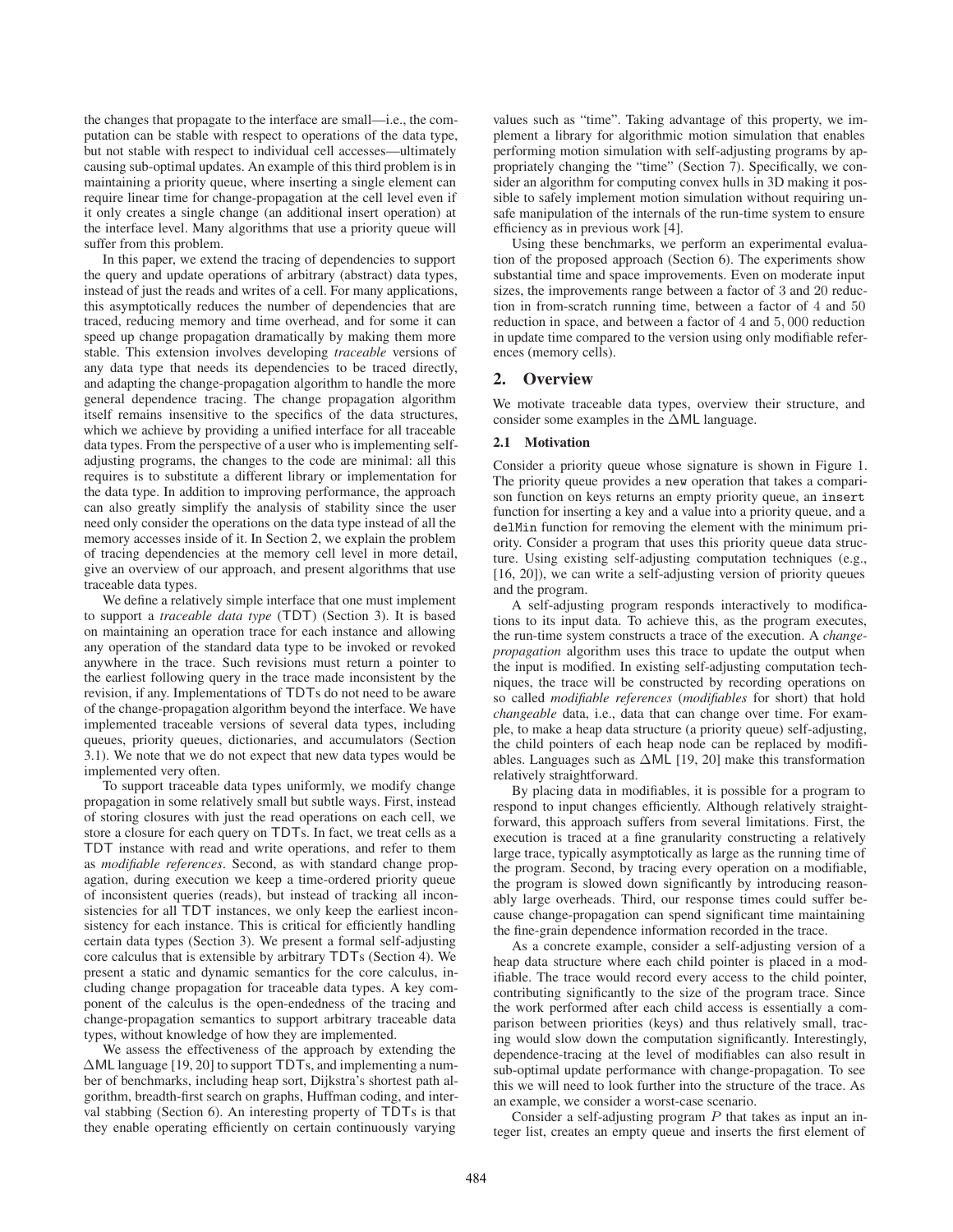| <b>Figure 1.</b> The signature for priority queues.                                              | <b>Figure 2.</b> The signature for traceable priority queues.                                                      |
|--------------------------------------------------------------------------------------------------|--------------------------------------------------------------------------------------------------------------------|
| end                                                                                              | end                                                                                                                |
|                                                                                                  | val revoke_delMin: ts -> ts option                                                                                 |
| val delMin: $('k, 'v)$ t -> $('k * 'v)$ option                                                   | val revoke_insert: $ts \rightarrow ts$ option<br>val invoke_delMin: ts * ('k,'v) t -> ts option * ('k * 'v) option |
| val insert: $('k,'v)$ t * 'k * 'v -> unit                                                        | val invoke_insert: ts * $(('k,'v)$ t * 'k * 'v) -> ts option * unit                                                |
| val new: $(\forall k * \forall k \rightarrow \text{order}) \rightarrow (\forall k, \forall v)$ t | val new: $(\forall k * \forall k \rightarrow \text{order}) \rightarrow (\forall k, \forall \forall k$              |
| type $('k,'v)$ t                                                                                 | type $('k,'v)$ t                                                                                                   |
| signature PRIORITY_QUEUE = $sig$                                                                 | $signature$ PRIORITY QUEUE TRACEABLE = $sig$                                                                       |
|                                                                                                  |                                                                                                                    |

| $[\text{new } (\text{)} \Rightarrow Q] [a \rightarrow Q] [1 \rightarrow Q] \langle 1, a \rangle [Q \rightarrow 1] [2 \rightarrow Q] \langle 2, a \rangle [Q \rightarrow 2] [3 \rightarrow Q] \langle 3, a \rangle [Q \rightarrow 3] \cdots [n \rightarrow Q] \langle n, a \rangle [Q \rightarrow n]$                                                                                                                                                                      |                               |  |  |                                                                                                                                                                                                           |  |  |  |  |
|---------------------------------------------------------------------------------------------------------------------------------------------------------------------------------------------------------------------------------------------------------------------------------------------------------------------------------------------------------------------------------------------------------------------------------------------------------------------------|-------------------------------|--|--|-----------------------------------------------------------------------------------------------------------------------------------------------------------------------------------------------------------|--|--|--|--|
|                                                                                                                                                                                                                                                                                                                                                                                                                                                                           | V X V X V V X V V X V … V X V |  |  |                                                                                                                                                                                                           |  |  |  |  |
| $\lbrack \mathbf{new} \rbrack$ $\Rightarrow$ Q $\lbrack \rbrack b \rightarrow Q \rbrack$ $\lbrack 1 \rightarrow Q \rbrack$ $\langle 1,b \rangle$ $\lbrack Q \rightarrow 1 \rbrack$ $\lbrack 2 \rightarrow Q \rbrack$ $\langle 2,b \rangle$ $\lbrack Q \rightarrow 2 \rbrack$ $\lbrack 3 \rightarrow Q \rbrack$ $\langle 3,b \rangle$ $\lbrack Q \rightarrow 3 \rbrack$ $\cdots$ $\lbrack n \rightarrow Q \rbrack$ $\langle n,b \rangle$ $\lbrack Q \rightarrow n \rbrack$ |                               |  |  |                                                                                                                                                                                                           |  |  |  |  |
|                                                                                                                                                                                                                                                                                                                                                                                                                                                                           |                               |  |  |                                                                                                                                                                                                           |  |  |  |  |
|                                                                                                                                                                                                                                                                                                                                                                                                                                                                           |                               |  |  | $[\text{new } () \Rightarrow Q] [a \rightarrow Q] [1 \rightarrow Q] [Q \rightarrow 1] [2 \rightarrow Q] [Q \rightarrow 2] [3 \rightarrow Q] [Q \rightarrow 3] \cdots [n \rightarrow Q] [Q \rightarrow n]$ |  |  |  |  |
|                                                                                                                                                                                                                                                                                                                                                                                                                                                                           |                               |  |  |                                                                                                                                                                                                           |  |  |  |  |
|                                                                                                                                                                                                                                                                                                                                                                                                                                                                           |                               |  |  | $\checkmark$ x $\checkmark$ y $\checkmark$ y $\checkmark$ y $\checkmark$ and $\checkmark$                                                                                                                 |  |  |  |  |

**Figure 3.** Two pairs of traces of a hypothetical program P at the level of queue operations and comparisons (top) and at the level of abstract queue operations (bottom). Each pair corresponds to a run of P with inputs  $[a, 1, 2, ..., n]$  and  $[b, 1, 2, ..., n]$ .

the list into the priority queue. Starting with the second element, the program then inserts each element into the priority queue using the element both as a priority and as a value and removes the minimum element by performing a delMin. Assume that the priority queue is implemented via conventional self-adjusting computation techniques requiring the tracing of every comparison. Figure 3 (top) shows the traces (represented abstractly) for an execution of P with the input  $[a, 1, 2, \ldots, n]$  and  $[b, 1, 2, \ldots, n]$ , where  $a, b > n$  and  $a \neq b$ . We write  $[i \rightarrow Q]$  for an instance of the operation insert $(Q, i, i)$ ,  $[Q \rightarrow i]$  for an instance of the operation delMin(Q) that returns i as the minimum priority, and  $\langle i, j \rangle$  for a comparison of the keys  $i$  and  $j$ . Now comparing the two traces, note that every comparison in the first trace has the form  $\langle i, a \rangle$  and every comparison in the second trace has the form  $\langle i, b \rangle$  ( $1 \le i \le n$ ) and no two comparisons match—the difference between the two traces is  $\Theta(n)$ . In the figure, we use  $\checkmark$  and  $\checkmark$  to indicate the operations of the trace that match and that do not match (respectively). Consequently, starting with the first input running the program P, changing the input by replacing  $a$  by  $b$ , and performing changepropagation would require at least linear time to update the output (a more precise account of the relationship between the trace distances and change-propagation can be found elsewhere [20]).

This argument extends to any priority queue data structure, because every time a new key  $i$  is inserted, the priority queue contains only the element with the largest key, either  $a$  or  $b$  and thus a comparison with  $i$  must be performed to determine the minimum priority required by the next operation. It is thus not possible to use change-propagation based on conventional selfadjusting computation to update the output in less than linear time. Fortunately, there is great potential for improvement. To see this suppose that we record just the priority queue operations in the trace and not the comparisons. As shown in Figure 3 (bottom), the traces of the two runs of  $P$  are very similar; they differ in only one operation.

The example shows that if we can record dependencies at the level of priority queue operations instead of the internal comparisons performed by the priority queue operations, then the trace is smaller and there are fewer differences between the computations, and thus change-propagation can be performed more efficiently. This is the main idea behind traceable data types. As we discuss in Section 6 both the improvements in the size of the trace and the update time can be asymptotic. Challenges to realizing traceable data types include the question of whether it is possible to design and implement them efficiently, whether they can be made to work with change-propagation so that programs can still respond automatically to modifications to their data, and whether they can be supported naturally without requiring a cumbersome interface.

## **2.2 Traceable Data Types**

A traceable data type (TDT) permits tracing dependencies at the level of its operations rather than memory cells. For an abstract data type, a traceable version of the data type provides an analogous operation to initialize the data type and two versions, called *invoke* and *revoke*, for each of the remaining operations. These operations essentially allow revisions to the sequence of operations performed on a data structure by inserting new operations (via invoke) and deleting existing operations (via revoke). To enable efficient revisions, TDTs maintain an internal *operation trace* of the operations performed labelled with their timestamp (of type ts).

If the abstract data type has an operation op:  $\alpha \rightarrow \beta$ , the traceable version has the operations

> invoke op: ts \*  $\alpha$  -> ts option \*  $\beta$ revoke op: ts -> ts option

These operations revise the operation trace by inserting a new op operation at a given timestamp (invoke op) and by removing an op operation at a given timestamp from the operation trace (revoke op). Both the invoke and revoke operations return an optional timestamp corresponding to the next operation, if any, that has been invalidated by the revision. As an example, Figure 2 shows the signature for the traceable priority queue.

To enable change-propagation, invoke and revoke operations identify the first operation of the trace made inconsistent by the revision by returning the timestamp for that operation. We call an operation *inconsistent* if its return value changes after the revision. Suppose for example that we perform the operations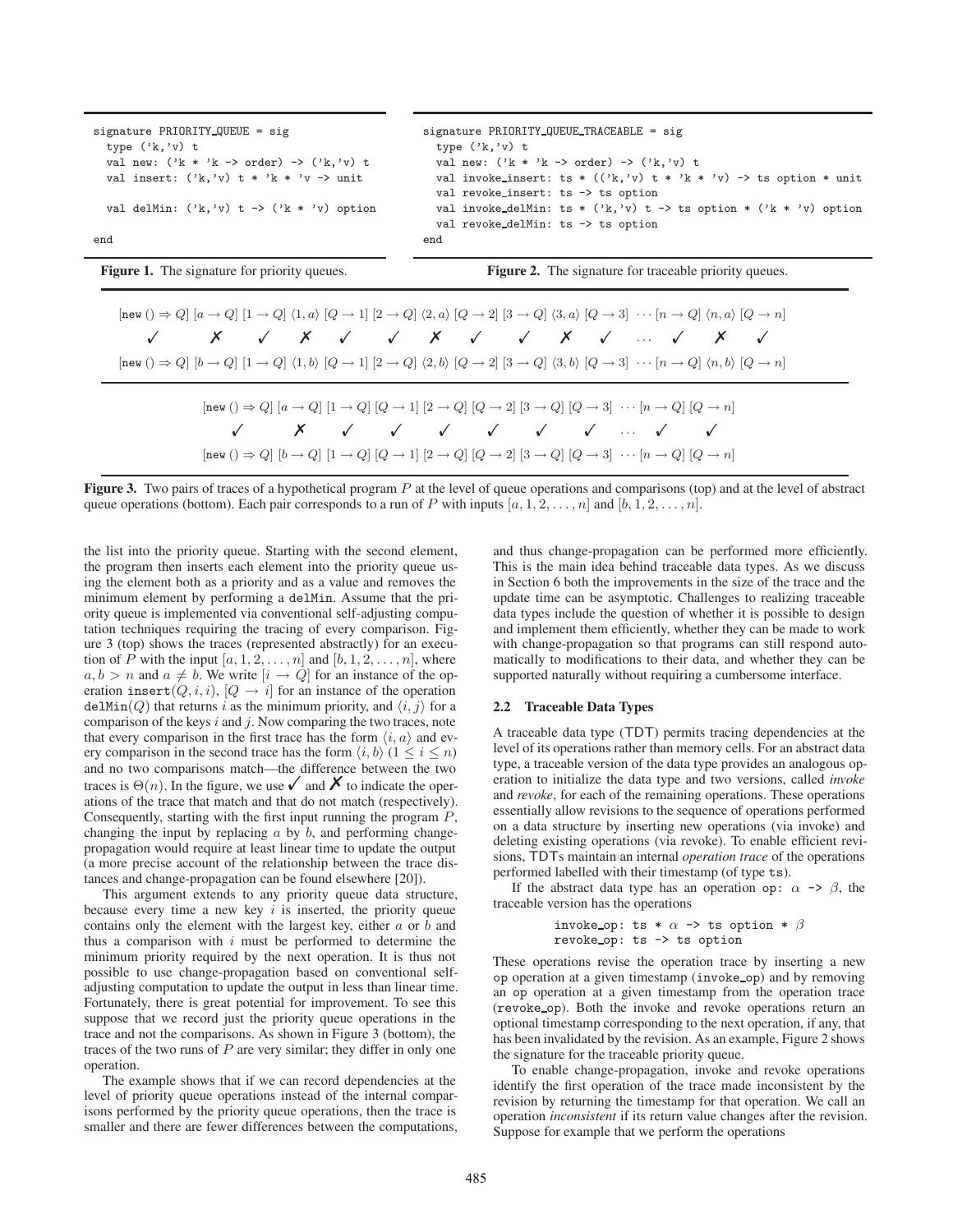$insert(pq,3,3), insert(pq,2,2), insert(pq,1,1),$ delMin(pq), delMin(pq), delMin(pq).

The delMin operations will return the values 1, 2, 3 in sorted order. If we now revoke\_insert (pq, 1), the first delMin operation will be the earliest affected operation and thus its timestamp be returned by this revision. Note that in fact all other delMin operations are inconsistent. In Section 3 we define traceable data types more precisely, consider several examples, and describe how they can be implemented efficiently. In Section 4 we present an extensible semantics for integrating TDTs into a self-adjusting language including change-propagation.

The proposed interface with invoke and revoke operations are significantly more cumbersome to use than the standard data types. Fortunately, these operations need not be used by the programmer at all. In fact, it is possible to present a "user-level" interface for traceable data types that is essentially the same as the standard version. We describe how to achieve this in the context of the ΔML language.

## **2.3** Δ**ML with Traceable Data Types**

The ΔML language extends Standard ML (SML) with support for self-adjusting computation. The principal extensions to SML are *modifiable references* which are ML-style references with support for dependence-tracing, *adaptive functions* that help identify opportunities for computation reuse, and a *change-propagation* mechanism for updating computations and outputs. In  $\Delta \text{ML}$ , after a selfadjusting program executes, the contents of the input modifiables may be modified and the output can be updated by calling changepropagation. To support efficient compilation and updates, ΔML offers two kinds of function spaces: conventional functions of type  $\alpha$ ->β and adaptive functions of type  $\alpha$ - $\frac{\$}{\alpha}$ β. Application of adaptive function f to argument a is written  $f$ \$a. Adaptive functions, defined by keywords **afun** and **mfun**, can be either non-memoized or memoized (respectively), and can call conventional function as well as adaptive functions. Conventional functions are not permitted to call adaptive functions.

Consider a program that uses some (standard) data type, e.g., a priority queue, and suppose that we have a traceable version of that data type. To enable the user to operate on the traceable data types in the same way as the standard data types, we provide a *user-level* interface to the data type that essentially matches the standard interface with the exception of requiring each operation to be an adaptive function. More specifically, each operation of type  $\alpha$ ->β becomes  $\alpha$ -\$>β. For example, the user-level interface for the traceable priority queue would be:

```
signature PRIORITY QUEUE TDT USER = sig
  type ('k,'v) t
 val new: ('k * 'k -> order) -()k, 'v) t
 val insert: ('k,'v) t * 'k * 'v -$> unit
 val delMin: ('k,'v) t -\* ('k' * 'v) option
end
```
Given a program using the user-level interface to traceable data types, our (extended) ΔML compiler can translate the program to use the corresponding invoke and revoke operations and integrate them with change-propagation. To this end, the compiler generates the necessary code for tracing the invoke and revoke operations and for finding and re-executing them when necessary during changepropagation. For example, we can compile some program that uses the above interface to traceable priority queues shown in Figure 2.

```
structure PQ : PRIORITY QUEUE TDT USER
afun heapsort (compare, 1) =
let
  val heap = PQ.new \n\Phi compare
  \underline{\text{af}}un insert x = PQ.insert $ (heap, x, ())
  mfun loop m =
    case m of
       NONE => NIL
    | SOME (k, ()) \Rightarrowlet val t = loop $ (PQ.deleteMin $ heap)
         in CONF(k, put \, $ t) end
in
  (List.app insert \frac{\$}{\$} 1;
   put $ (loop $ (PQ.deleteMin $ heap)))
end
```
**Figure 4.** Code for heap sort in ΔML.

#### **2.4 Example: Heap Sort**

As an example of how a traceable data type can be used in a user program, we consider a  $\Delta ML$  implementation of heap sort as shown in Figure 4. The algorithm first allocates an empty priority queue and inserts all the keys in its input to the priority queue (with unit payload). It then constructs the sorted output by repeatedly removing the minimum element until the queue is empty and returning them in a list. This algorithm has several notable features: First, it has an optimal  $O(n \log n)$  running time. Second, but most importantly, it is highly stable under small modifications to its input when the trace is at the granularity of priority queue operations. Thus, with traceable priority queues, we can obtain an efficient selfadjusting sorter (our experiments in Section 6 confirms that the algorithm performs well in practice).

Finally, the self-adjusting version in  $\Delta ML$  only differs from the standard SML implementation in the underlined code fragments (also highlighted in red) and the use of the user-level traceable priority queue. The only major differences are the use of modifiable lists where the tail of each cell is placed in a modifiable, and that the priority queue functions have the adaptive function type. We define loop as a memoized function as it performs non-constant work.

This example provides evidence that programming with TDTs requires little modifications to existing code. Note also that instead of using a traceable priority queue, we could also use a selfadjusting version of a priority queue that has the same interface (e.g., a heap or a treap implemented using modifiables). As discussed in Section 2.1 and further in Section 6, such modifiablebased implementations, however, perform significantly worse.

## **2.5 Example: Dijkstra's Algorithm**

As another example, we consider Dijkstra's algorithm for computing single-source shortest-paths, whose  $\Delta$ ML code is shown in Figure 5. The code strongly resembles the SML implementation: dropping the underlined text yields the SML code. We omit some details to focus attention on the aspects relevant to our interest here. Dijkstra's algorithm takes a graph and a root node and finds the shortestpath distance from the root to every node in the graph. We represent the input graph as a dictionary of nodes (t\_graph), mapping each node to the list of its neighbors along with the edge weights. Similarly, we represent the output as a dictionary of nodes (dict\_sp), mapping each node to its distance to the root. The key idea in the algorithm is to maintain a set of explored vertices and their distances to the root and expand this set iteratively. For this purpose, we maintain a priority queue (pq\_v) of visited vertices and their current distances. The algorithm starts by inserting the root into the priority queue with distance 0. It then repeatedly visits the vertices in the order of their current distance by calling the function loop. Given

<sup>1</sup> Each self-adjusting program has a single entry point which itself is an adaptive function.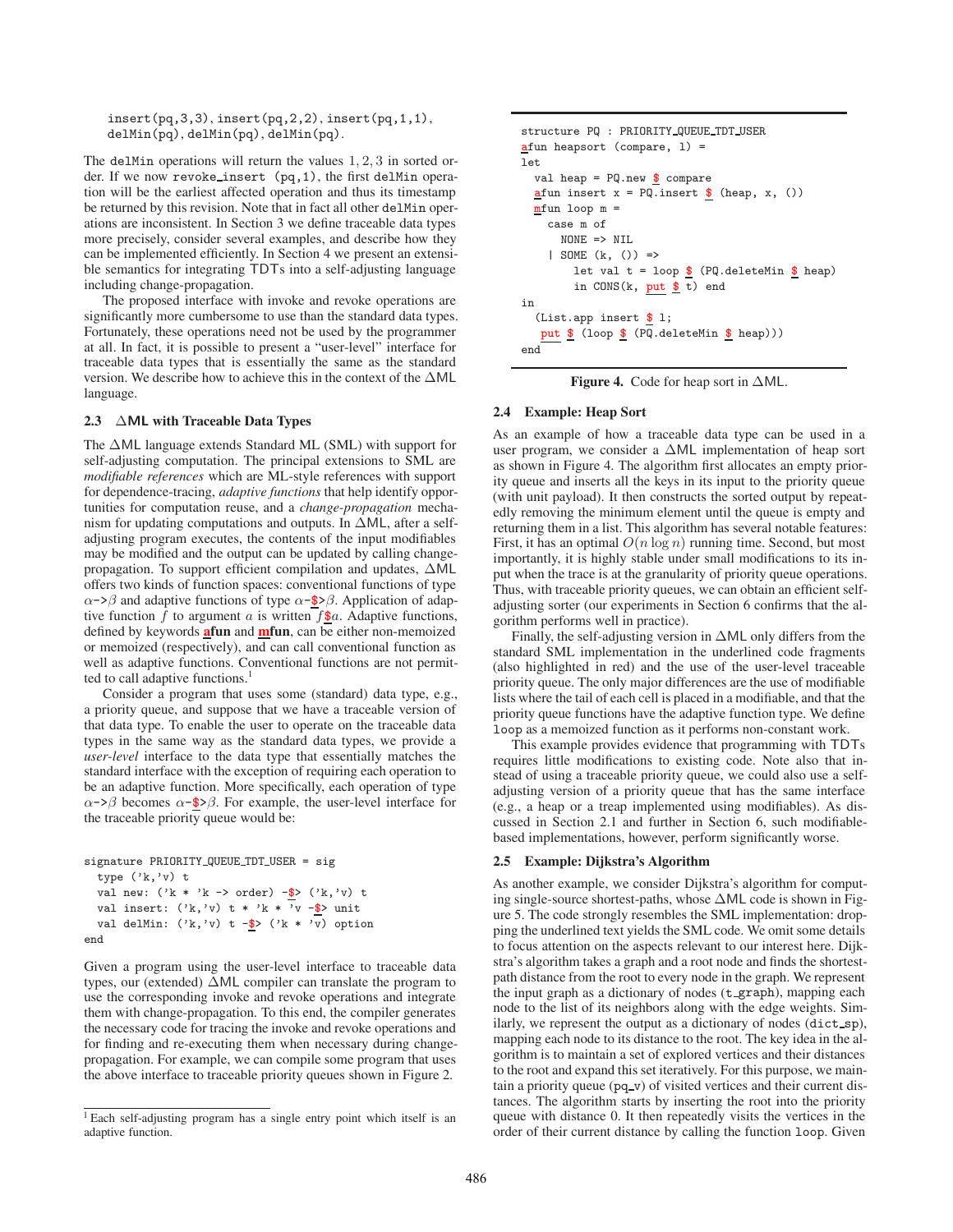```
structure Dict : DICTIONARY = struct ... end
structure PQ : PRIORITY QUEUE TDT USER
structure List : LIST = struct ... end
type t node = \dotstype t-dist = \dotstype t graph = (t node, (t node * t dist) List.t) Dict.t
afun dijkstra (root: t_node, graph: t_graph) =
let
  val dict sp: (t node, t dist) Dict.t = Dict.new $ ()
  val pq_v: (t_dist * t_node) PQ.t = PQ.new $ ()
  afun visit (u, d:t_dist) =let \underline{\text{a}}fun ins (v,w) = PQ.insert \underline{\$} (pq_v, (d + w, v))
  in case Dict.lookup \frac{1}{2} (graph, u) of
       NONE => ()| SOME ns => List.app ins $ ns
  end
  mfun loop (u:t_node, d:t_dist) =
  (if (Dict.lookup \underline{\$} (dict_sp, u)) = NONE then
    (Dict.insert \text{\$ } (dict_sp, u, d); visit (u,d))
   else ();
   case PQ.deleteMin $ pq_v of
     NONE => dict_sp
   | SOME (d, v) \implies loop \ (v, d)in loop $ (root, 0) end
```
**Figure 5.** Code for Dijkstra's algorithm in ΔML.

a vertex  $u$  and its current distance d, the function loop checks if  $u$ is already visited. If so then it continues by removing the next vertex from the priority queue. If not then the exact distance for  $u$  is found; it inserts  $u$  into the output (dict\_sp) and visits it. To visit a vertex, it traverses each outgoing edge  $(u, v)$  by inserting v into the priority queue with an updated distance. As with the heap sort algorithm, we are able to obtain a self-adjusting version of the algorithm without modifying its structure, and we can use both a traceable priority queue or a self-adjusting priority queue implemented by using modifiables directly (Section 6 compares these implementations).

# **3. Traceable Data Types**

We define an (conventional) abstract data type  $D$  as a quadruple (τ **tdt**,*S*,mk, {op 1, ..., op n}) consisting of

- a type constructor  $\tau$  **tdt**,
- a state constructor *S*,
- a creation (make) operation mk, and
- a set of operations op  $i$  (1  $\le i \le n$ ).

A *specification* of a data type is a set of state-transformation relations, one for each constructor or operation. The state-transformation relation for the constructor maps a given value  $v$  to an initial state  $S_0$ , written  $v \stackrel{\text{mk}}{\rightarrow} S_0$ . The state-transformation relations for the other operations map a state and a given value to another state and another value, e.g.,  $S$ ;  $v \stackrel{\text{op-}i}{\rightarrow} S'$ ;  $v'$  defines how op<sub>-</sub>*i* operation with argument v transforms the state from  $S$  to  $S'$  and yields result  $v'$ . Any data type can, however complex, be specified in this way by coming up with an appropriate representation for the state and by specifying the state-transformation function.

To define the traceable version of a data type  $D = (\tau \mathbf{tdt}, S, m\mathbf{k})$ ,  $\{\text{op}_1, \ldots, \text{op}_n\}\)$ , we let T denote a totally ordered set of timestamps. We define a *operation-trace* H for a data type as an initial state *S*<sup>0</sup> and a sequence  $[(t_1, o_1, v_1), (t_2, o_2, v_2), \ldots, (t_n, o_n, v_n)],$ where the  $t_i \in T$ ,  $t_i < t_{i+1}$ , and each  $o_i$  is an operation of the form op  $kv'_i$  that takes some  $v'_i$  as an argument to return  $v_i$ . Let  $v_D(H, t)$  be the value returned by performing the sequence of op-

| operation: type                                                      | state-transformation                                                       |
|----------------------------------------------------------------------|----------------------------------------------------------------------------|
| put : $\tau \rightarrow \tau$ modref                                 | $\overline{v} \stackrel{put}{\rightarrow} \overline{m}$ odref $v$          |
| $\text{get}: \text{unit} \rightarrow \tau$                           | modref v; () $\stackrel{get}{\rightarrow}$ modref v; v                     |
| $\text{set}: \tau \rightarrow \text{unit}$                           | modref v; $v' \stackrel{set}{\rightarrow}$ modref v'; ()                   |
| $\mathbf{mod} : \tau \mathbf{cmp} \times \tau \to \tau \mathbf{mod}$ | $(v_c, v) \stackrel{mod}{\rightarrow} \text{mod}(v_c, v)$                  |
| $mget : (\tau, \tau')$ dis $\rightarrow \tau'$                       | $\mod(v_c, v); v_d \stackrel{mget}{\rightarrow} \mod(v_c, v); v'$          |
| $pq: unit \rightarrow (\tau_k, \tau_v)$ pq                           | $() \stackrel{pq}{\rightarrow} pq \langle \rangle$                         |
| $ins: \tau_k \times \tau_v \to \text{unit}$                          | pq PQ; $(v_k, v_v) \stackrel{ins}{\rightarrow}$ pq PQ + $(v_k, v_v)$ ; ()  |
| $\textbf{min} : \textbf{unit} \rightarrow \tau_k \times \tau_v$      | pq PQ; () $\stackrel{min}{\rightarrow}$ pq PQ $ (v_k, v_v)$ ; $(v_k, v_v)$ |

**Table 1.** Formal specification of modifiables, modular modifiables, and priority queues.

erations  $(o_1, o_2, \ldots)$  in H up to time t, inclusive. We say that an element  $(t_i, o_i, v_i) \in H$  of the operation-trace is *inconsistent* if  $v_D(H, t_i) \neq v_i$ . We say that an operation-trace is inconsistent if any element is inconsistent and consistent otherwise.

For a data type  $D$ , the *traceable version*  $D<sub>r</sub>$  abstractly maintains an operation-trace  $H$  for each instance and provides the following operations:

- $-\mathsf{mk}(v)$ : Returns a new operation-trace H with initial state  $S_0$ (where  $v \stackrel{\text{mk}}{\rightarrow} S_0$ ) and empty operation sequence.
- invoke $(H, o, t)$ : Computes  $v = v_D(H, t)$ , updates the operation-trace H by inserting  $(t, o, v)$ , and returns v and the time of the earliest inconsistent operation.
- revoke $(H, t)$ : Removes the element with time t from H (if any) and returns the time of the earliest inconsistent operation.

We refer to invoke and revoke (meta-)operations as *revisions* and require them to be applied as part of a *revision sequence*—a sequence of revisions on an initially consistent operation-trace such that (1) the times of the revisions are increasing, and (2) for each revision at time t, all operation at times before t are consistent.<sup>2</sup>

It may seem odd that revisions only return the earliest inconsistent operation as opposed to all of them. In fact, this suffices because revision sequences require that the earliest inconsistency is fixed (revoked and possibly reinvoked) before proceeding to the next one. Fixing the first inconsistency will then return the next inconsistent operation, if any. This ability to return inconsistent operations lazily is critical for efficiency because otherwise we would have to maintain a potentially large sequence of inconsistent operations as some become consistent or others become inconsistent, and we would not be able to take advantage of subsequent revisions fixing inconsistencies. For example imagine invoking an additional insert operation on a priority queue inserting an element with higher priority than all the others. This will cause all the rest of operations to become inconsistent. Invoking another deleteMin operation subsequently, however, would make all operations consistent by removing the newly inserted element.

As we formalize in Section 4, a traceable data type can be used to support the underlying data type in self-adjusting computation. This allows a modular way to use new data types without having to know anything about the change-propagation algorithm itself.

## **3.1 Examples**

We describe the interface of several TDTs. Sample formal specifications of abstract data type are given in Table 1.

*Modifiables.* A modifiable provides the functionality an MLstyle reference with type constructor  $\tau$  **modref** and state constructor *modref* v where v is a value of type  $\tau$ . This is what we have

<sup>2</sup> Multiple revision sequences can be applied to an operation-trace sequentially, each returning the operation-trace to a consistent state before the next starts.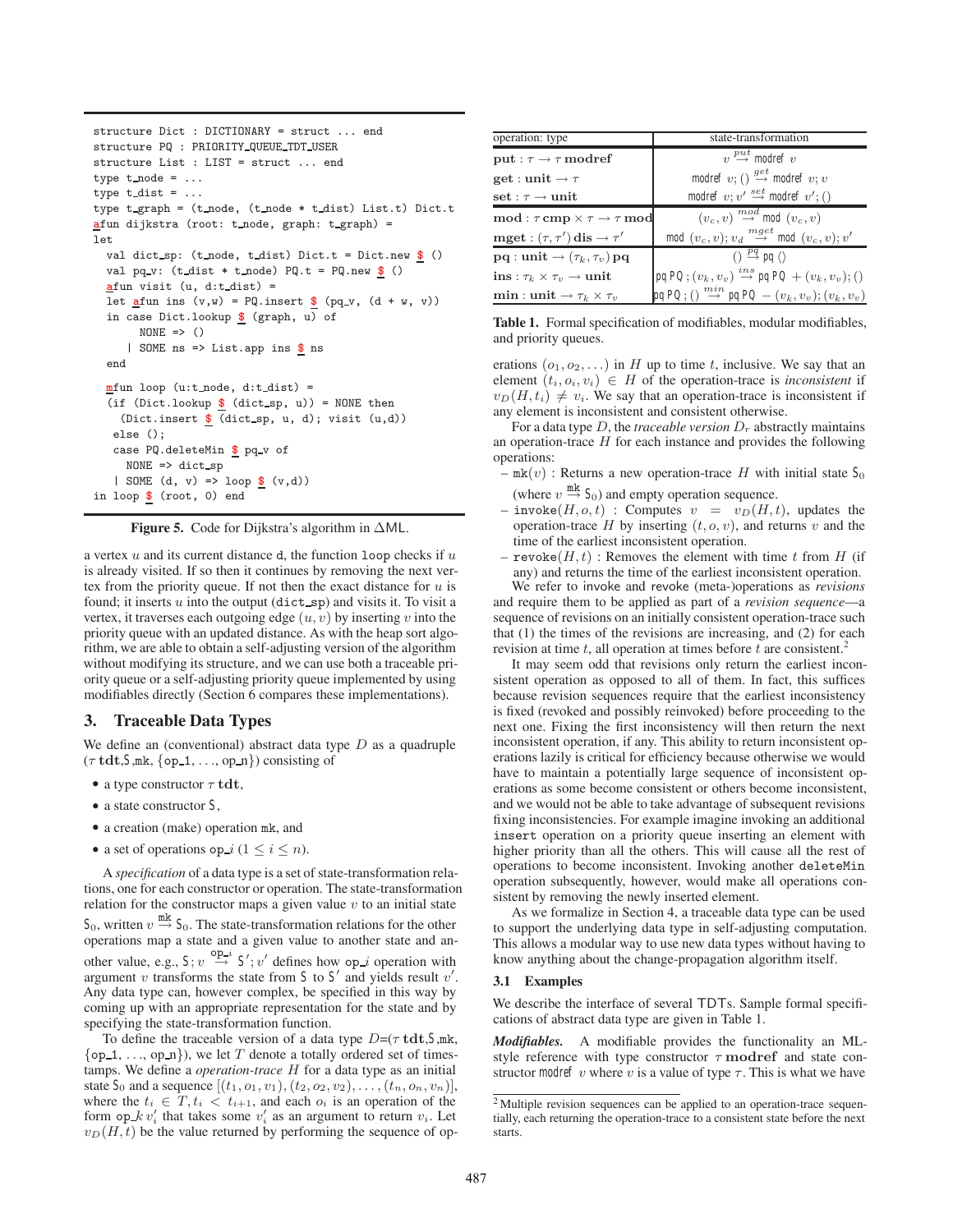informally referred to as memory cells. Modifiable commands include the creation operation **put** and manipulation operations **get** for dereference and **set** for update. Table 1 shows the signature types and state-transformations. Intuitively, creating a modifiable with contents  $v$  and then dereferencing the modifiable multiple times yields an operation-trace with initial state *modref* v and operation sequence  $[(t_1, \text{get}(0), v), \ldots, (t_n, \text{get}(0), v)]$ . If we change the initial value to  $v'$  then the initial state becomes *modref*  $v'$  and the timestamp  $t_1$  identifies the earliest inconsistent operation. Change propagation can successively reinvoke each revision to obtain the consistent sequence  $[(t_1, \text{get }(), v'), \dots, (t_n, \text{get }(), v')].$ 

*Modular Modifiables.* In some applications the domain of data may be continuous even when the computation produces a discrete result, e.g., a program computing the convex hull of a set of moving points represented combinatorially. In such a case, using modifiables makes change-propagation sensitive to any change forcing recomputation even if the result is the same. In many of these cases, we partition the continuous domain into some discrete number of sets and consider values equal if they fall into the same set. For example, we may care only about the sign of a real number. Our motion simulation benchmarks make critical use of modular modifiables for storing the time variable.

A *modular modifiable* allows discretizing a totally-ordered continuous set to avoid recomputation when modifications don't affect the discrete outcome. The type of modular modifiables is  $\tau$  mod and the state constructor is  $\textit{acc}(v_c, v)$ , where  $v_c$  is a comparison function of type  $\tau$  **cmp**( $=\tau \times \tau \rightarrow$  **order**) (where **order** is the SML order datatype) and  $v$  is the value of the modifiable. Modular modifiables are created by the **mod** operation and manipulated by the modular dereferencing operation **mget**: A modular dereference takes a *discretization* argument  $v_d$  of type  $(\tau, \tau')$  dis which is a (finite) partition of the continuous type  $\tau$  together with an assignment of values from the discrete type  $\tau'$  to each equivalence class. Formally, the discretization is represented by a list  $[c_1, \ldots, c_n]$  that partitions  $\tau$  into intervals and the assignment is a list  $[d_0, \ldots, d_n]$ of  $\tau'$  elements. The result of such a dereference is  $v' = d_i$  where the current value of the modular modifiable is  $c_i \leq v \leq c_{i+1}$ . Due to the structure of the partition, the outcome of a modular dereference only changes when the value of the modular modifiable changes equivalence classes.

*Priority Queues.* A *priority queue* with  $\tau_k$  priorities and  $\tau_v$  values has type  $(\tau_k, \tau_v)$  **pq**. The state constructor is *pq PQ* where *PQ* is a sequence of pairs  $\langle (v_{ki}, v_{vi}) \rangle$  where entry  $v_{vi}$  has priority  $v_{ki}$ . Priority queue commands include the creation operation **pq** and manipulation operation ins for inserting an element  $v<sub>v</sub>$  with priority  $v_k$  and **min** for deleting the element with lowest priority: where  $PQ + (v_k, v_v)$  adds the element  $v_v$  with priority  $v_k$ , and  $PQ - (v_k, v_v)$  removes the element  $v_v$  with highest priority  $v_k$ .

*Accumulator Modifiables.* An *accumulator modifiable* provides efficient change-propagation for adding elements from a commutative group and querying the total. The query must come after all updates. Adding to a (regular) modifiable-based accumulator involves fetching the current value of the accumulator and storing the updated sum, which makes the operation sensitive to the current partial sum and thus change-propagation may take linear time in the number of additions. An accumulator modifiable provides a primitive addition operation that is not sensitive to the intermediate sums and can change-propagate in constant time by using the group's inverse operation to update the result of querying a total.

*Queues and Dictionaries.* In addition to the above examples, traceable versions of many other data structures can be specified by giving their state-transformations functions. We have also formulated and implemented traceable first-in-first-out queues and unordered dictionaries.

# **3.2 Implementing Traceable Data Types**

We briefly describe how to implement the traceable version of the data types described in the previous subsection. In the context of this paper, these descriptions indicate how to implement functions for signatures such as one in Figure 2. A more complete description of the data types and how to implement others can be found elsewhere [3]. The basic idea behind the implementations is to keep an augmented version of the operation trace. In particular, most of our structures maintain a data structure for the trace that is ordered by timestamps and supports insert $(T, v, t)$  (insert v at time t), delete(T, t) (delete the element at time t), findPrev(T, t) (returns the greatest element in T that is less that t) and findNext $(T, t)$ . For a trace with *n* entries, all these can be implemented in  $O(\log n)$ time using balanced trees. Some of our traceable data types also maintain balanced trees ordered by keys (e.g., the priority queue, and modular modifiables).

We first consider the traceable implementation of a modifiable (a read/write cell). Our implementation maintains a time-ordered sequence of operations. Each operation is tagged with the value it has read or written. To invoke a **get** (read) or **put** (write) at time  $t$ , we insert the operation into the trace data structure at  $t$ . If the operation is a get, then we also use findPrev $(T, t)$  to access the value returned by the read—the previous element in the trace might either be a **get** or **put**, but both types of operation are stored with values. Note that a revision sequence requires that all operations before time  $t$  are consistent; therefore, the value of this previous element contains the correct value for time t. To revoke a **get** or **put** at time t, we simply delete the operation from the trace. For all revisions (invokes or revokes) we can use find  $Next(T, t)$  to return the earliest inconsistent operation, if any. In particular, if the next operation is a **get** and has a different value, then it is inconsistent and is returned, otherwise nothing is returned. All operations on a trace with *n* elements take  $O(\log n)$  time.

The implementation of dictionaries is based on modifiables as described in the previous paragraph. Basically, we create a standard hash table, where each entry in the table is a modifiable with its own trace. The first time an operation is invoked on a particular key  $k$ , we create a new modifiable for that key with its own trace we refer to this as  $m_k$ . Any insert of a key-value pair  $(k, v)$  into the dictionary at time  $t$  will correspond to a put of value  $v$  into  $m_k$  at t. Any delete of a key k from the dictionary at time t will correspond to a **put** of value  $\emptyset$  into  $m_k$  at t, where  $\emptyset$  is a special value indicating that the dictionary has no entry at that key. Any search of a key  $k$  at time  $t$  corresponds to a get  $m_k$  at  $t$ . Finally, if a revoke of an operation on key k removes the last operation from the trace of  $m_k$ , then we can delete  $m_k$  from the dictionary (this avoids a memory leak).

The implementation of priority queues is beyond the scope of this paper, but we note that it can be done with two balanced trees one ordered by time for the trace and the other by key. In addition, during an update sequence, the implementation maintains two additional balanced trees, one for insertions invoked during the current update sequence and the other for insertions revoked during the sequence. All operations take  $O(\log n)$  time. A modular modifiable is implemented by keeping all the boundary elements  $c_i$ for all **mget** operations on a modular modifiable m sorted by their ordering. We call this  $S_m$ . Invoking or revoking a **mget** operation on  $m$  corresponds to inserting or deleting the partitioning elements from  $S_m$ . Changing the initial value will identify all partitions that are crossed by the change of value and return the earliest as inconsistent. An accumulator modifiable is implemented simply by "adding" to the sum using the commutative operator on an invoke and subtracting from the sum on a revoke. For any value other than the identity, this will return the next read as the earliest inconsistent operation.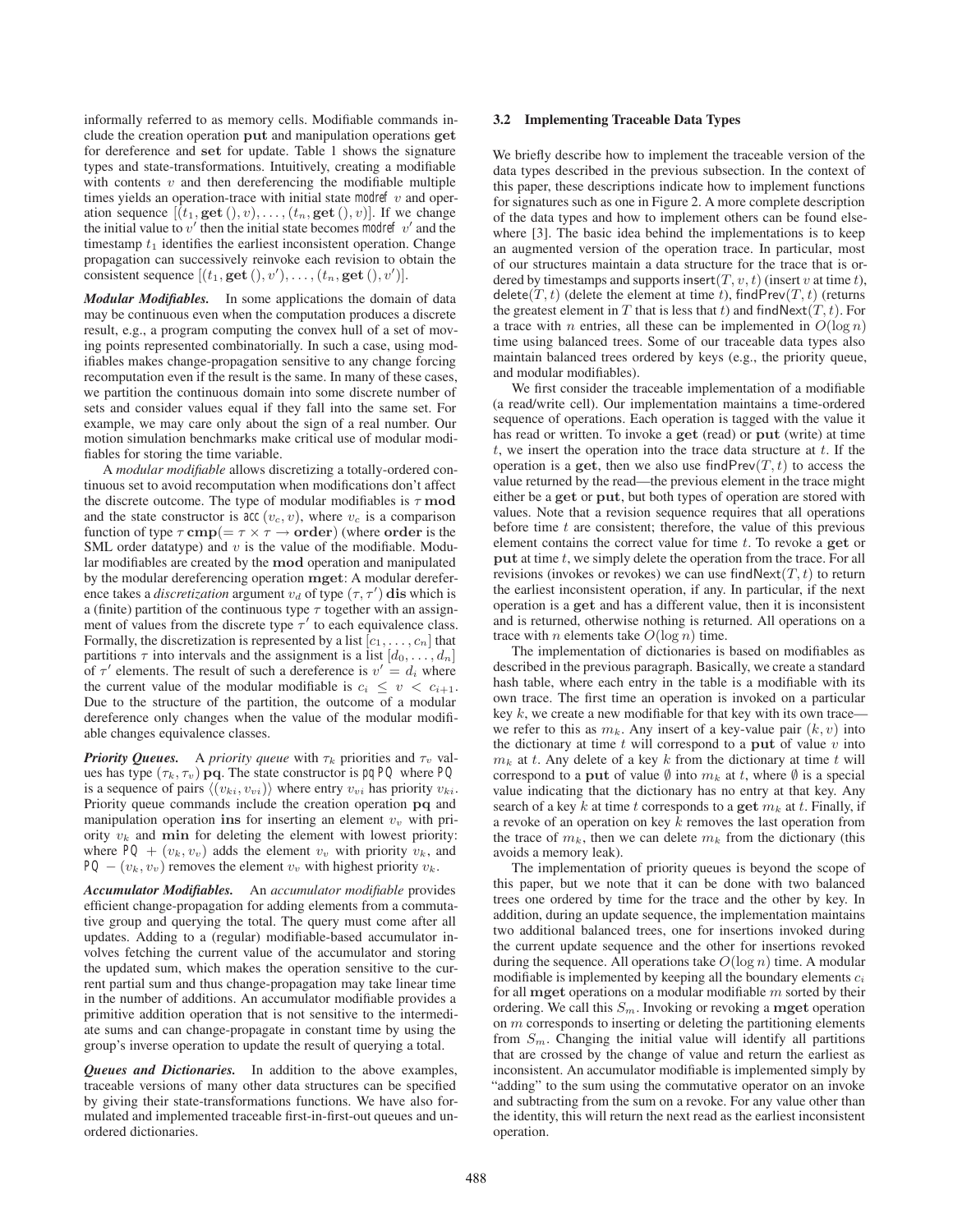Finally, we use an order-maintenance data structure [13] to implement time stamps. Simpler alternatives such as using integers, fixed-precision floating-point numbers do not work because they do not allow insertions of new timestamps between two adjacent integers. Arbitrary precision real numbers would work but are not efficient.

# **4. The** Tgt **Language**

The  $\Delta$ ML language (Section 2) is compiled into the Tgt language by the ΔML compiler. In this section we present the Tgt language to show how TDTs can be integrated orthogonally into a language with intrinsic support for self-adjusting computation.

The Tgt language provides both *evaluation* to reduce expressions to values and *change propagation* to adapt computations to input changes, and is open-ended to extension by any TDT. The semantics of the Tgt language uses *traces* to capture the structure of the computation, which are used by change-propagation to identify the need for recomputation and the opportunity for computation reuse. The former approach to self-adjusting computation used trace actions that correspond to individual memory operations. To support TDTs, the new approach to self-adjusting computation uses trace actions that correspond to high-level TDT operations. The invoke and revoke operations of TDTs are used by the semantics of the Tgt language to identify which parts of a computation, i.e., which actions of the trace, are affected by changes.

The Tgt language is a simply-typed  $\lambda$ -calculus with natural numbers and recursive functions<sup>3</sup>, extended with a *memoization* primitive and any number of traceable data types (TDTs). The syntax of Tgt is given by the following grammar, which defines types  $\tau$ , expressions e, values v, and adaptive commands  $\kappa$ , using identifier metavariables  $f$  and  $x$ .

 $\tau$  ::= **res** | **nat** |  $\tau_x \rightarrow \tau$  |  $\tau$  **tdt**<br> $e$  :=  $v \mid \textbf{caseN} \, v_x \, e_x \, (x.e.) \mid e_x$  $e$  ::=  $v \mid \textbf{caseN} \, v_n \, e_z \, (x.e_s) \mid e_f \, v_x$ <br>  $v$  ::=  $x \mid \textbf{zero} \mid \textbf{succ} \, v \mid \textbf{fun} \, f.x.e$  $x \mid \textbf{zero} \mid \textbf{succ} \, v \mid \textbf{fun} \, f.x.e \mid \ell \mid \kappa$  $\kappa$  ::= **halt** v | **memo** e | **mk**  $v_{mk}$   $v_k$  | **op**  $v_l$   $v_{arg}$   $v_k$ 

Tgt enforces a continuation-passing style (CPS) discipline to help identify opportunities for reuse and computations for re-execution.<sup>4</sup> The type **res** is an opaque answer type for continuations, while **halt** is a continuation that injects a final value into the **res** type. The CPS discipline allows pure computations (e.g., natural numbers and recursive functions) to be introduced by values and eliminated by expressions, with the **caseN** scrutinee and function application argument restricted to be values. The **caseN** primitive case-analyzes a natural number  $v_n$  and branches to  $e_z$  or  $e_s$  according to whether it is zero or a successor number. The **mk** and **op** primitives correspond to schematic TDT operations with an explicit continuation  $v_k$ . The  $mk$  primitive creates a TDT initialized by the seed value  $v_m k$ , while the **op** primitive takes the a reference  $v_l$  to a TDT and argument value  $v_{arg}$ .

Since adaptivity identifies the need for recomputation, Tgt programs use an indirection through the store to manipulate TDTs and isolate the differences between computations. We take a *store* σ to be a finite map from *locations*  $\ell$  to TDT *state constructors*  $S$ ; the notation  $\sigma[\ell \mapsto S]$  denotes the store  $\sigma$  updated with  $\ell$  mapped to *S*. *Contexts*  $\Gamma$  and  $\Sigma$ , and **TDT** *signatures*  $\Delta$  are maps from variables, locations, and TDT commands to types, respectively.

The Tgt language is open-ended to extension by any number of TDTs. As described in Section 3, a TDT is classified by a type τ **tdt** and has a state constructor *S*. Furthermore, each TDT extends the language with a creation command  $m\mathbf{k}$   $v_{mk}$   $v_k$  and any number of manipulation (i.e., queries and updates) commands **op**  $v_l$   $v_{arg}$   $v_k$ ; TDT commands are formulated in CPS with an explicit continuation  $v_k$  identifying the computation that follows the command and manipulation commands take a location argument  $v_l$ .

The typing judgement  $\Sigma$ ;  $\Gamma \vdash e : \tau$  (rules elided) ascribes the type  $\tau$  to the expression e in the contexts  $\Gamma$  and  $\Sigma$ . TDT commands have type **res** if their arguments match the types prescribed by the TDT signature. A creation command **mk** must have an argument  $v_{mk}$  of type  $\tau_{mk}$  and a continuation  $v_k$  expecting a  $\tau$  **tdt**. A manipulation command  $op$  must have a location argument  $v_l$  of type  $\tau$  **tdt**, an argument  $v_{arg}$  of type  $\tau_{arg}$ , and its continuation  $v_k$ should expect a  $\tau_{res}$ .

Figure 6 gives the evaluation semantics of Tgt. The largestep evaluation relation  $\dot{T}; \sigma; e \Downarrow_E T'; \sigma'; v'$  (resp.  $\dot{T}; \sigma; \kappa \Downarrow_K$  $T^{\prime}$ ; $\sigma^{\prime}$ ; $v^{\prime}$ ) reduces the expression e (resp. the adaptive command  $\kappa$ ) under the store  $\sigma$  to the value v' and the updated store  $\sigma'$ . For the present time, we suggest that the reader ignore the  $\dot{T}$  and  $T'$ components; we discuss them in detail in Section 4.1. The auxiliary evaluation relation  $e \Downarrow v'$  reduces an expression  $e$  to a value  $v'$ ; such evaluation is pure and independent of the store.

A mk  $v_{mk}$  v<sub>k</sub> creation command (mk) generates a TDT state  $S'$  with seed  $v_{mk}$  according to the state-transformation semantics, extends the store  $\sigma$  with a fresh location  $\ell$  bound to  $S'$ , and delivers  $\ell$  to the continuation  $v_k$ . An **op**  $\ell$   $v_{arg}$   $v_k$  manipulation command (**op**) fetches the TDT state *S* from the store  $\sigma$  at  $\ell$ , performs the corresponding state-transformation, updates the store with  $\ell$  bound to the new state  $S'$ , and delivers the result  $v_{res}$  to the continuation  $v_k$ . For the present time  $v_{mk}$ ;  $\dot{T} \stackrel{mk}{\Rightarrow} S'$ ;  $\dot{T}'$  and  $S$ ;  $v_{arg}$ ;  $\dot{T} \stackrel{op}{\Rightarrow}$  $S'$ ;  $v_{res}$ ;  $\dot{T}'$  (discussed in detail in Section 4.1) should be read as the state-transformation judgements  $v_{mk} \stackrel{mk}{\rightarrow} S$  and  $S$ ;  $v_{arg} \stackrel{op}{\rightarrow} S'$ ;  $v_{res}$ . A memoized expression **memo** e simply evaluates the expression when evaluated from scratch (**memo**/**miss**), but enables the reuse of computations *across runs* during change-propagation (Section 4.1). The **halt** v command yields a computation's final result value.

## **4.1 Change Propagation**

In order to update a program's output in response to changes in its input, a *change-propagation* mechanism is employed to re-execute the portions of the computation affected by the changes and to reuse the unaffected portions. The evaluation relation records information necessary for change-propagation in a *trace* T, a sequence of TDT state and memo *actions* terminated by a halt action:

$$
\begin{array}{ccl} A_s & ::= & \mathsf{mk}_{v_k}^{v_{mk} \uparrow \ell} \mid \mathsf{op}_{v_k}^{\ell, v_{arg} \downarrow v_{res}} \\ \Box & ::= & \bigwedge \mid \bigwedge \\ A & ::= & A_s \mid \mathsf{memo}^c \\ T & ::= & \mathsf{halt}^v \mid A \cdot T \\ \dot{T} & ::= & \circ \mid T \end{array}
$$

The evaluation relation  $\dot{T}; \sigma; e \Downarrow_E T'; \sigma'; v'$  (resp.  $\dot{T}; \sigma; \kappa \Downarrow_K$  $T'$ ;  $\sigma'$ ;  $v'$ ) may now be interpreted as reducing the expression e (resp. the command  $\kappa$ ) under the store  $\sigma$  and the (optional) reuse trace  $\dot{T}$ , yielding the value  $v'$ , the updated store  $\sigma'$ , and the computation trace  $T'$  for the current run.

The evaluation of each command extends the computation trace with the corresponding trace action labeled by the relevant arguments and results. A halt action carries the final result value and a memo action carries the memoized expression. A creation action records the seed value, the location allocated, and the continuation. In order for the semantics to identify the possibility of computation reuse, each TDT manipulation action records the location accessed, the argument and result values, and the continuation; the action is additionally labeled by a *checkmark*  $\Box$  to indicate its replayability during change-propagation. Furthermore, the dynamic semantics maintains *consistency* of the reuse trace, i.e., the prefix trace

<sup>3</sup> The Tgt language may easily be extended with products, sums, recursive types, *etc.*; we have omitted such constructs as they provide no additional insight, but are supported by the implementation.

<sup>4</sup> Previous work shows how to compile a direct-style language into this continuation-passing style [19].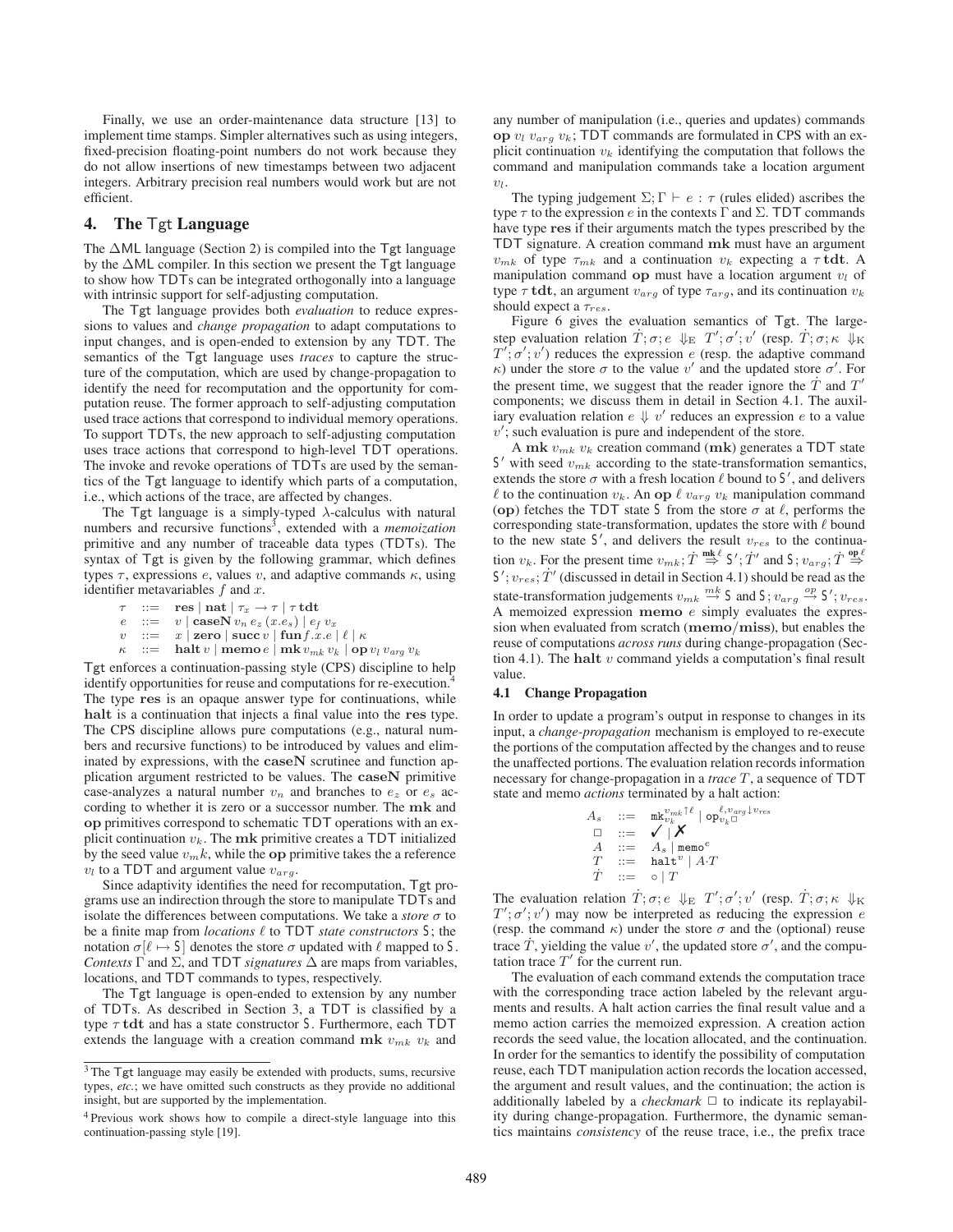$$
\frac{e_z \Downarrow v}{v \Downarrow v} \qquad \frac{e_z \Downarrow v}{\text{caseN \text{ zero}} \, e_z \, (x.e_s) \Downarrow v} \qquad \frac{[v_n/x] e_s \Downarrow v}{\text{caseN} \, (\text{succ } v_n) \, e_z \, (x.e_s) \Downarrow v} \qquad \frac{e_f \Downarrow \text{fun } f.x.e}{e_f \, v_x \Downarrow v} \qquad \frac{[v_x/x] [\text{fun } f.x.e]/f] e \Downarrow v}{e_f \, v_x \Downarrow v}
$$

$$
\frac{\ell \notin \text{dom }\sigma}{\dot{T}; \sigma; \epsilon \Downarrow_{\mathcal{K}} T'; \sigma'; \upsilon'} \qquad \frac{\ell \notin \text{dom }\sigma}{\dot{T}; \sigma; \epsilon \Downarrow_{\mathcal{K}} T'; \sigma'; \upsilon'} \qquad \frac{\sigma_l = \sigma[\ell \mapsto S']}{\dot{T}'; \sigma_l; v_k \ell \Downarrow_{\mathcal{K}} T'; \sigma'; \upsilon'} \qquad \frac{\sigma_l = \sigma[\ell \mapsto S']}{\dot{T}'; \sigma_l; v_k \ell \Downarrow_{\mathcal{K}} T'; \sigma'; \upsilon'} \qquad \frac{\sigma_l = \sigma[\ell \mapsto S']}{\dot{T}; \sigma; \mathbf{op} \ell v_{\text{avg}} v_k \psi_{\mathcal{K}} v_{\text{res}} \Downarrow_{\mathcal{K}} T'; \sigma'; \upsilon'} \qquad \frac{\sigma_l = \sigma[\ell \mapsto S']}{\dot{T}; \sigma; \mathbf{op} \ell v_{\text{avg}} v_k \psi_{\mathcal{K}} v_{\text{res}} \Downarrow_{\mathcal{K}} T'; \sigma'; \upsilon'} \qquad \frac{\sigma_l = \sigma[\ell \mapsto S']}{\dot{T}; \sigma; \mathbf{op} \ell v_{\text{avg}} v_k \psi_{\mathcal{K}} v_{\text{res}} \Downarrow_{\mathcal{K}} T'; \sigma'; \upsilon'} \qquad \frac{\sigma_l = \sigma[\ell \mapsto S']}{\dot{T}; \sigma; \mathbf{op} \ell v_{\text{avg}} v_k \psi_{\mathcal{K}} v_{\text{res}} \Downarrow_{\mathcal{K}} T'; \sigma'; \upsilon'} \qquad \frac{\sigma_l = \sigma[\ell \mapsto S']}{\dot{T}; \sigma; \mathbf{op} \ell v_{\text{avg}} v_k \psi_{\mathcal{K}} v_{\text{res}} \Downarrow_{\mathcal{K}} T'; \sigma'; \upsilon' \text{op} \ell v_{\text{avg}} v_k \Downarrow_{\mathcal{K}} \frac{\sigma_l = \sigma[\ell \mapsto S']}{\dot{T}; \sigma; \mathbf{hol} \ell v \psi_{\mathcal{K}} v_{\text{res}} \Downarrow_{\mathcal{K}} T'; \sigma'; \upsilon' \text{op} \ell v_{\text{avg}} v_k \Downarrow_{\mathcal{K}} \frac{\sigma_l = \sigma[\ell \mapsto S']}{\dot{T}; \sigma; \mathbf{pol} \ell v_{\text{avg}} v_k \Downarrow_{\mathcal{K}} v_{\text{res}} \Downarrow_{\mathcal
$$

**Figure 6.** Reduction  $e \Downarrow v$  (top) and evaluation  $\dot{T}$ ;  $\sigma$ ;  $e \Downarrow_E T'$ ;  $\sigma'$ ;  $v'$  and  $\dot{T}$ ;  $\sigma$ ;  $\kappa \Downarrow_K T'$ ;  $\sigma'$ ;  $v'$  (bottom).

of actions with a valid checkmark  $\checkmark$  are replayable by changepropagation and the earliest (if any) manipulation action with an invalid checkmark  $\lambda$  must be re-executed by change-propagation. The *trace reparation* and *operation invocation* judgements (Figure 7) use the state-transformation rules to maintain trace consistency.

The trace reparation judgement  $S; \dot{T} \stackrel{\text{rep } \ell}{\Rightarrow} \dot{T}'$  takes a TDT state *S* at location  $\ell$  and an optional reuse trace  $\dot{T}$  (with possible inconsistencies in actions that manipulate  $\ell$ ) to produce the consistent optional trace  $\dot{T}$ . Intuitively, trace reparation identifies the earliest inconsistent action that manipulates  $\ell$  and marks it with an invalid checkmark. A halt action isn't subject to any repair. Any action that does not manipulate  $\ell$  is preserved and the tail of the trace is recursively repaired (**rep**/**indep**). For any action that manipulates  $\ell$ , the state-transformation is simulated on the TDT state  $S$ . If the state-transformation produces the same answer, the action receives a valid checkmark  $\checkmark$  and the tail of the trace is recursively repaired with the simulated new TDT state  $S'$  (**rep**/ $\checkmark$ ). Otherwise the action receives an invalid checkmark  $\lambda$  and the resulting trace is consistent ( $\mathbf{rep}/\mathcal{X}$ ).

The invocation judgements  $v_{mk}$ ;  $\dot{T} \stackrel{\text{mk}\ell}{\Rightarrow} S'$ ;  $\dot{T}'$  and  $S$ ;  $v_{arg}$ ;  $\dot{T} \stackrel{\text{op.\ell}}{\Rightarrow}$  $S'$ ;  $v_{res}$ ;  $T'$  use the corresponding state-transformation judgements for creating and manipulating TDT state. Furthermore, since invoking the operation may affect the consistency of actions in the reuse trace T (if any) that manipulate location  $\ell$ , the trace reparation judgement is used to maintain the consistency of the reuse trace (**mk**/**invoke** and **op**/**invoke**). Hence, the **mk** and **op** evaluation rules use the invocation judgements to perform the statetransformation and preserve trace consistency; moreover the manipulation action is labeled by a valid checkmark because it is consistent with the rest of the execution trace.

The **memo**/**miss** rule evaluates a memoization expression **memo** e and yields a trace memo<sup>e</sup>  $T'$ , where  $T'$  is the trace of the evaluation of  $e$ . A present reuse trace  $T$  is itself a computation trace from a previous evaluation and is supplied to change-propagation to guide the update. In particular, evaluation may reuse computations memoized in the previous evaluation: the **memo**/**hit** evaluation rule uses the *memoization* judgement  $\sigma$ ;  $T$ ;  $e \stackrel{m}{\sim} T_e$  (Figure 8) to find a reuse trace  $T_e$  that corresponds to a previous run of  $e$  (under a (possibly) different store) and switches to change-propagating  $T_e$ under the current store. Note that while the expression  $e$  may have free locations, the memoization judgement is independent of the store. Hence, the rule switches to change-propagating  $T_e$  under the current store to correct any invalid actions in the reuse trace  $T_e$ .

The memoization judgement  $\sigma$ ;  $T$ ;  $e \stackrel{m}{\sim} T_e$  searches the reuse trace  $T$  for a suffix trace  $T_e$  that follows a memoization action memo<sup>e</sup>; since some actions may be discarded from the reuse trace  $T$ , the remaining tail of the trace needs to be made consistent relative to the current store  $\sigma$ . A matching memo action (hit) returns the tail of the trace for change-propagation. Memo and TDT state actions can be discarded by proceeding to match the tail of the trace. Discarding a memo does not affect the consistency of the trace because it does not touch the store. Discarding a creation action of location  $\ell$  or a manipulation action on a location  $\ell$  that is not in the store does not affect the consistency of the trace because the location ceases to be in the store; if the location is later re-allocated during evaluation (**mk**), then the reuse trace will be made consistent by the invocation judgement. A manipulation action  $\operatorname{op}_{v_k\sqcup\cdots\sqcup v_{\ell}}^{\ell,v_{arg}\downarrow v_{res}}$  on a location  $\ell$  that is in the store  $(\operatorname{op}/\operatorname{rev})$ <br>must be explicitly *revoked* because it will no longer be performed must be explicitly *revoked* because it will no longer be performed, thus the tail of the trace must be repaired relative to the current state  $S = \sigma(\ell)$ .

Turning to the change-propagation relation (Figure 8), recall that we interpret  $T; \sigma \sim T'; \sigma'; v'$  as replaying the computation trace T under the store  $\sigma$ , yielding the value v', the updated store  $\sigma'$ , and the updated computation trace T'. Replaying a halt action yields the (unchanged) computation result. Replaying a memoization action recursively change-propagates the tail of the trace. Whenever change-propagation is recursively applied, the updated computation trace is extended with an appropriate action. A creation operation  $\mathbf{m}\mathbf{k}_{v_k}^{v_m}\mathbf{k}^{\dagger\ell}$  is consistent with the current store if /∈ dom σ and can thus be replayed (**mk**/**reuse**) by regenerating the TDT state  $S'$  with seed  $v_{mk}$ , extending the store with  $\ell$  bound to  $S'$ , and recursively change-propagating the tail of the trace. A manipulation operation op $e_{\nu_k}^{\ell, \nu_{arg}} \downarrow \nu_{res}$  is consistent with the current store if it has a valid checkmark and thus can be replayed current store if it has a valid checkmark and thus can be replayed (**op**/**reuse**) by reexecuting the state-transformation to yield, by invariant, the same result  $v_{res}$ , updating the store with  $\ell$  bound to the new state *S* , and recursively change-propagating the tail of the trace.

Change-propagation falls back to execution either nondeterministically or because the head action is inconsistent with the current store and thus not replayable. A creation operation is inconsistent if the location is already in the store and a manipulation operation is inconsistent if it has an invalid checkmark. Since actions capture their continuation, a trace T can be *reified* back into an command  $[T]$  that represents the rest of the computation:

$$
\begin{aligned} \lceil \texttt{halt}^v \rceil & = \texttt{halt}\, v & \lceil \texttt{memo}^e \cdot T \rceil = \texttt{memo}\, e \\ \lceil \texttt{mk}^{v_{mk}\uparrow \ell} \cdot T \rceil & = \texttt{mk}\, v_{mk}\, \, v_k & \lceil \texttt{op}^{\ell, v_{arg}\downarrow v_{res}} \cdot T \rceil = \texttt{op}\, \ell\, v_{arg}\, v_k \end{aligned}
$$

Thus, change-propagation can reify and re-evaluate an inconsistent trace T (**change**), while keeping the trace T for possible reuse later. Note that the reified **mk** (resp. **op**) command forgets the (stale) location (resp. result value).

We can now sketch the use of change-propagation by a host program that (re-)evaluates a self-adjusting computation. Suppose we have a Tgt program e such that  $\Sigma$ ;  $\cdot \vdash e$  : **res** and an initial store  $\sigma_0$ such that  $\vdash \sigma_0 : \Sigma \uplus \Sigma_0$ . Thus, we may (initially) evaluate e under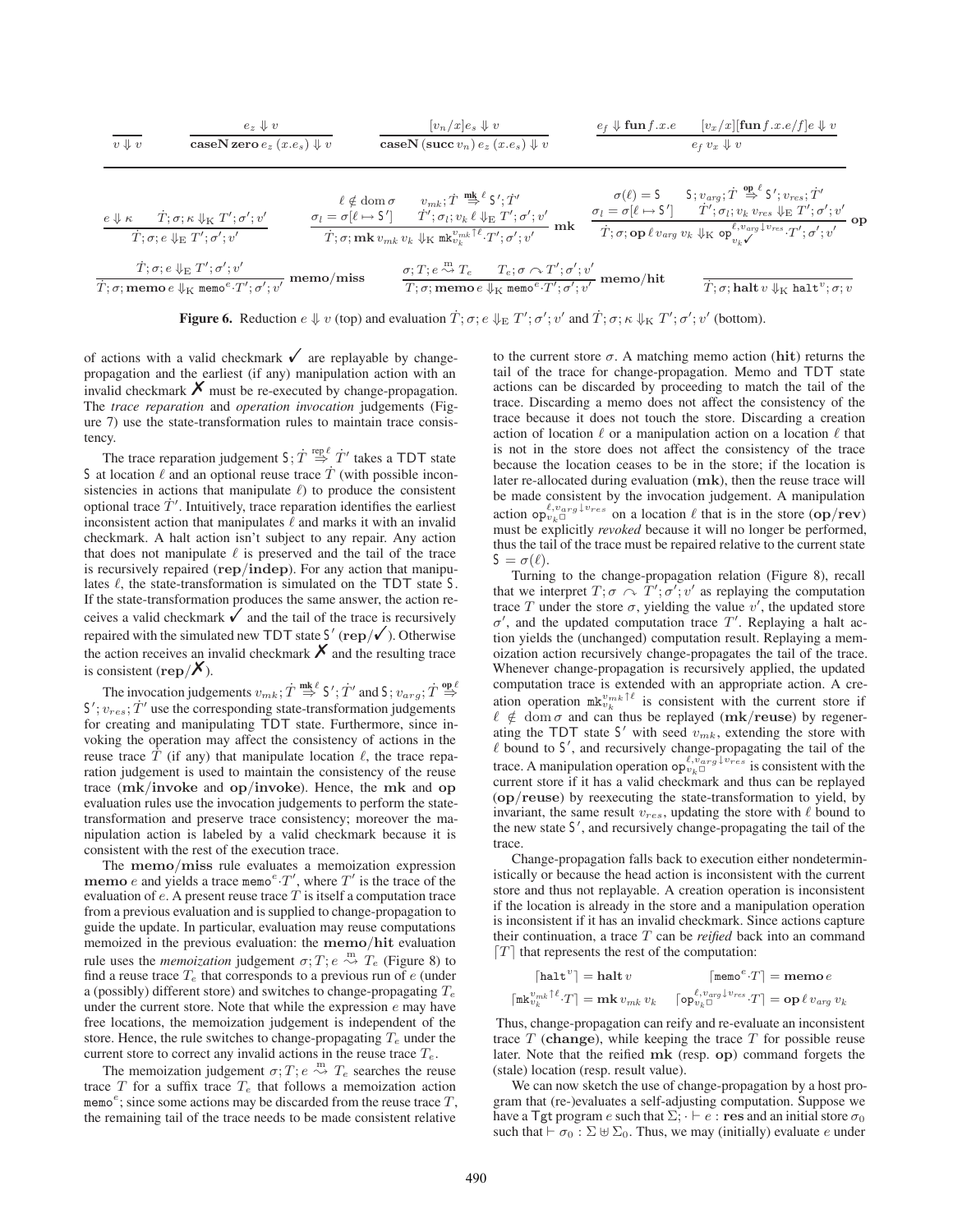$$
\begin{array}{c|c|c|c|c|c} & A \neq \text{op}_{\nu_{k} \square}^{\ell, v_{arg} \downarrow v_{res}} & S; T \stackrel{\text{rep} \ell}{\Rightarrow} T' & \text{rep/index} \\ \hline S; v_{arg} \stackrel{\text{op} \ell}{\rightarrow} S'; v_{res} & S'; T \stackrel{\text{rep} \ell}{\Rightarrow} T' & \text{rep}/\ell & S; v_{arg} \stackrel{\text{rep} \ell}{\rightarrow} S'; v_{res}' & \text{rep}/\ell & \text{rep....} \\ S; v_{arg} \stackrel{\text{op} \ell}{\rightarrow} S'; v_{res} & S'; T \stackrel{\text{rep} \ell}{\Rightarrow} T' & \text{rep}/\ell & S; v_{arg} \stackrel{\text{op} \ell}{\rightarrow} S'; v_{res}' & v_{res}' \neq v_{res} & \text{rep}/\ell & S; v_{arg} \stackrel{\text{op} \ell}{\rightarrow} S'; v_{res} & S'; T \stackrel{\text{rep} \ell}{\Rightarrow} T' & \text{rep....} \\ S; \text{op}_{\nu_{k} \square}^{\ell, v_{arg} \downarrow v_{res}} \cdot T \stackrel{\text{rep} \ell}{\Rightarrow} \text{op}_{\nu_{k} \backslash v_{k} \square}^{\ell, v_{arg} \downarrow v_{res}} & S; v_{res}' \neq v_{res} & \text{rep}/\ell & S; v_{arg} \stackrel{\text{op} \ell}{\rightarrow} S'; v_{res} & S'; T \stackrel{\text{rep} \ell}{\Rightarrow} T' & \text{op}/\ell & \text{op}/\ell & \text{op}/\ell & \text{op}/\ell & \text{op}/\ell & \text{op}/\ell & \text{op}/\ell & \text{op}/\ell & \text{op}/\ell & \text{op}/\ell & \text{op}/\ell & \text{op}/\ell & \text{op}/\ell & \text{op}/\ell & \text{op}/\ell & \text{op}/\ell & \text{op}/\ell & \text{op}/\ell & \text{op}/\ell & \text{op}/\ell & \text{op}/\ell & \text{op}/\ell & \text{op}/\ell & \text{op}/\ell & \text{op}/\ell & \text{op}/\ell & \text{op}/\ell & \text{op}/\ell & \text{op}/\ell & \text{op}/\ell & \text{op}/\ell & \text{op}/\ell & \text{op}/\ell & \text{op}/\ell & \text
$$

**Figure 7.** Trace reparation  $S; \dot{T} \overset{\text{rep.}\ell}{\Rightarrow} \dot{T}'$  (left) and invocation  $v_{mk}; \dot{T} \overset{\text{mk}}{\Rightarrow} \ell S'; \dot{T}'$  and  $S; v_{arg}; \dot{T} \overset{\text{op.}\ell}{\Rightarrow} S'; v_{res}; \dot{T}'$  (right).

<sup>σ</sup>; memoe·T; <sup>e</sup> <sup>m</sup> ❀ T **hit** <sup>σ</sup>; <sup>T</sup>; <sup>e</sup> <sup>m</sup> ❀ T*e* σ; memoe-·T; <sup>e</sup> <sup>m</sup> ❀ T*e* σ; T; e <sup>m</sup> ❀ T*e* σ; mkv*mk* <sup>↑</sup><sup>v</sup>*<sup>k</sup>* ·T; <sup>e</sup> <sup>m</sup> ❀ T*e* /<sup>∈</sup> dom <sup>σ</sup> σ; T; e <sup>m</sup> ❀ T*e* σ; op -,v*arg*↓v*res* <sup>v</sup>*<sup>k</sup>* ✷ ·T; <sup>e</sup> <sup>m</sup> ❀ T*e* σ() = *S <sup>S</sup>*; <sup>T</sup> rep -<sup>⇒</sup> <sup>T</sup> <sup>σ</sup>; <sup>T</sup> ; e <sup>m</sup> ❀ T*e* σ; op -,v*arg*↓v*res* <sup>v</sup>*<sup>k</sup>* ✷ ·T; <sup>e</sup> <sup>m</sup> ❀ T*e*

$$
\begin{array}{llll}\n & \ell \notin \mathrm{dom} \, \sigma & v_{mk} \stackrel{mk}{\longrightarrow} S' \\
\hline\n\text{halt}^v; \sigma \curvearrowright \text{halt}^v; \sigma; v & \sigma_l = \sigma[\ell \mapsto S'] & T; \sigma_l \curvearrowright T'; \sigma'; v' \\
\sigma(\ell) = S & S; v_{arg} \stackrel{op}{\longrightarrow} S'; v_{res} \\
\sigma(l) = S & S; v_{arg} \stackrel{op}{\longrightarrow} S'; v_{res} \\
\sigma_l = \sigma[\ell \mapsto S'] & T; \sigma_l \curvearrowright T'; \sigma'; v' \\
\sigma_l = \sigma[\ell \mapsto S'] & T; \sigma_l \curvearrowright T'; \sigma'; v' \\
\sigma_{p_{v_k}^{e, v_{arg} \downarrow v_{res}} \cdot T; \sigma \curvearrowright \sigma_{v_k}^{e, v_{arg} \downarrow v_{res}} \cdot T'; \sigma'; v' \\
\sigma_{p_{v_k}^{e, v_{arg} \downarrow v_{res}} \cdot T; \sigma \curvearrowright \sigma_{v_k}^{e, v_{arg} \downarrow v_{res}} \cdot T'; \sigma'; v' \\
\end{array}
$$

**Figure 8.** Memoization  $\sigma$ ;  $T$ ;  $e \stackrel{m}{\leadsto} T'$  (top) and change-propagation  $T$ ;  $\sigma \sim T'$ ;  $\sigma'$ ;  $v'$  (bottom).

the store  $\sigma_0$  and an empty reuse trace, yielding the (initial) result  $v'_0$  and a computation trace  $T'_0$ :  $\circ$ ;  $\sigma_0$ ;  $e \Downarrow_E T'_0$ ;  $\sigma'_0$ ;  $v'_0$ . Now, suppose we have a modified store  $\sigma_1$  such that  $\vdash \sigma_1 : \Sigma \cup \Sigma_1$ . We are interested in the result  $v'_1$  yielded by (re-)evaluating e under  $\sigma_1$ . To obtain  $v'_1$ , we may change-propagate the trace  $T'_0$  under the store  $\sigma_1$ :  $T'_0$ ;  $\sigma_1 \sim T'_1$ ;  $\sigma'_1$ ;  $v'_1$ . The correctness of change-propagation asserts that the  $v'_1$ ,  $\sigma'_1$ , and  $T'_1$  obtained via the change-propagation relation could also have been obtained via the evaluation relation:  $\circ$ ;  $\sigma_1$ ;  $e \Downarrow_E T'_1$ ;  $\sigma'_1$ ;  $v'_1$ . Hence, change-propagation suffices to determine the output of a program on changed inputs.

# **5. Extensions to** Δ**ML**

We extended the  $\Delta ML$  language to support TDTs and implemented a number of traceable data structures (as specified in Section 3). The  $\Delta$ ML language is implemented as an extension to the MLton compiler and a library for self-adjusting computation implemented in Standard ML. Our extensions to  $\Delta ML$  consist of some small modifications to the change-propagation implementation and a mechanism for integrating TDTs with change propagation. Like earlier implementations of change propagation, we use a totally ordered set of timestamps to represent trace elements, which now include the TDT operations.

Each TDT is implemented as a Standard ML module (see Section 3.2) but integrated with the library for self-adjusting computation through the use of boilerplate code. For each invoke operation, we create a timestamp, essentially making the operation an element of the trace. When the change-propagation algorithm deletes a timestamp, we revoke the operation that is associated with that timestamp. During change-propagation, trace elements that need re-evaluation are stored in a queue prioritized by their timestamps, including the inconsistent operations of all TDTs. Since the set of inconsistent operations dynamically changes over time as a result of invokes and revokes, we adjust the priority queue dynamically to maintain the correct set of inconsistent operations.

| <b>Benchmark</b>         | Data Types Used            |
|--------------------------|----------------------------|
| hsort-int                | priority queue             |
| dot-product              | accumulator                |
| intersection             | dictionary                 |
| huffman                  | priority queue             |
| stabbing                 | priority queue, counter    |
| graham-scan              | priority queue             |
| dijkstra                 | priority queue, dictionary |
| bfs                      | queue, dictionary          |
| <b>Motion Simulation</b> | modular modifiable         |

**op**/**rev**

**Table 2.** Summary of data types used in our benchmarks. Every self-adjusting program also use the modifiable data type.

# **6. Experiments**

We empirically investigate the performance of the proposed approach. We use a set of diverse benchmarks to compare the space usage and time performance of programs using TDTs to that of programs using standard, modifiable-based implementations. The results show that traceable data structures significantly help improve speed and reduce memory consumption. To understand the source of this performance improvement, we study how tracing at the granularity of data-structuring operations affects the trace size and stability. Our findings suggest that tracing operations on data structures helps reduce the trace size and improve stability by asymptotic factors. In Section 7, we demonstrate the utility of the proposed approach to motion simulation.

## **6.1 Benchmarks**

We developed a set of benchmark to study the performance characteristics of the proposed approach. Each benchmark is specified by a static algorithm's description. Based on this description, we implemented three versions: (1) a static program ("static"), (2) a self-adjusting program that does not utilize TDTs ("modrefbased"), and (3) a self-adjusting program that makes use of TDTs whenever appropriate ("traceable"). In developing the test suite, we first implemented the static program and transformed it into a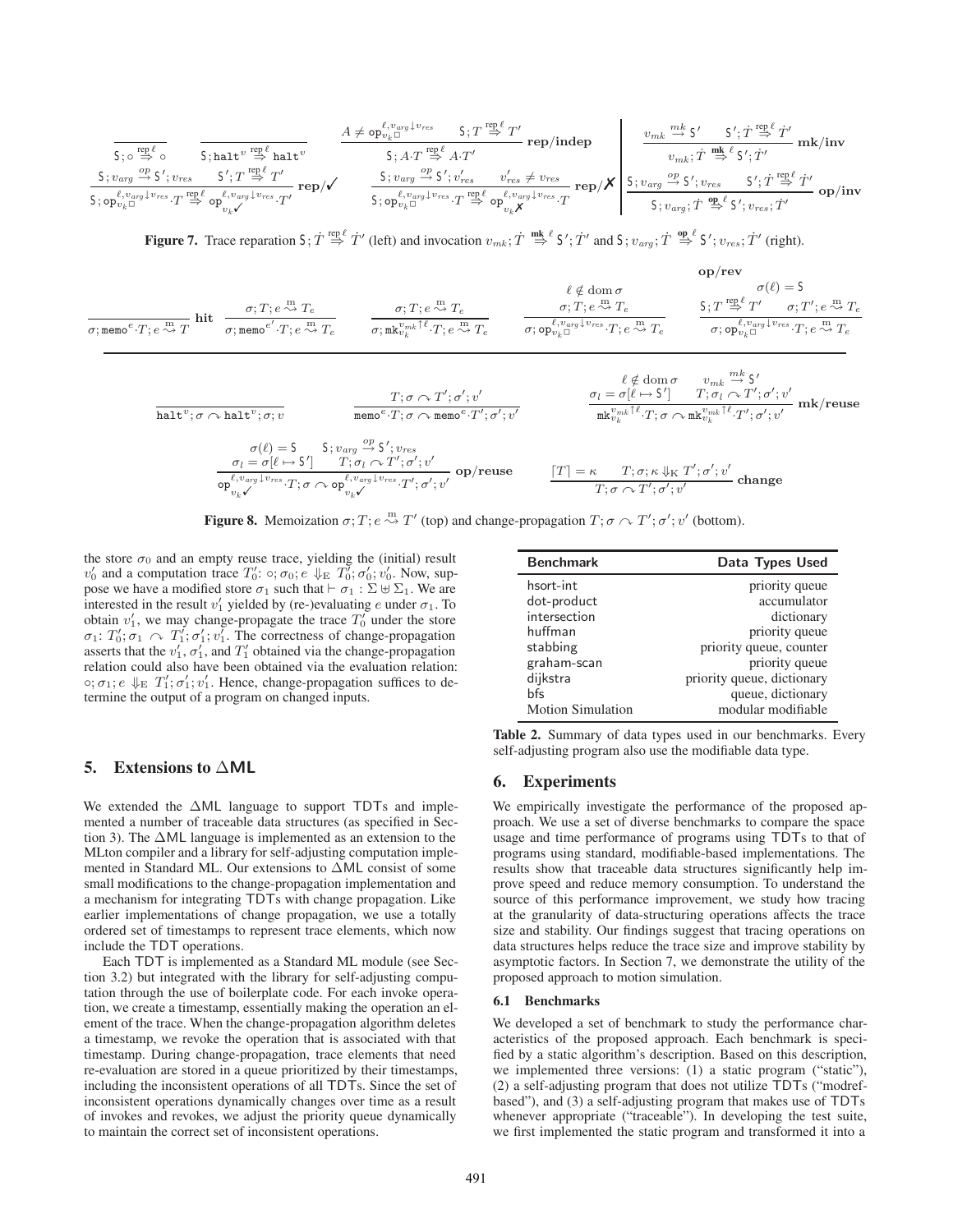self-adjusting program using approaches taken in previous work. The traceable version is identical to the modref-based version, except the traceable version makes calls to traceable data structures whereas the modref-based version makes calls to modref-based implementations of data structures. We summarize in Table 6.1 the data types used in each benchmark.

- **Heap sort** (hsort-int): sort an integer list using the standard heap sort algorithm.
- **Dot product** (dot-product): compute the dot product of two real-number vectors represented as a list of ordered pairs, by first computing the product for each component and using an accumulator to compute the sum.
- List intersection (intersection): compute the intersection of lists  $\ell_1$  and  $\ell_2$ , by inserting the elements of  $\ell_1$  into a dictionary and selecting the elements of  $\ell_2$  that are present in the dictionary.
- **Huffman code** (huffman): construct a Huffman tree for a list of keys and frequencies using the standard Huffman algorithm.
- **Interval stabbing** (stabbing): take as input a list of intervals  $I = \{ [a_i, b_i) \}_{i=1}^n$  and a list of queries  $Q = \{q_j\}_{j=1}^m$ , and report for each query  $q_j$  how many intervals this query "stabs" (i.e., the size of the set  $\{(a_i, b_i) \in I : a_i \le q_j < b_i\}$ ). We present a plane-sweep algorithm: First, insert into a priority queue the endpoints of all the intervals and the query values, known as events, and set initialize a counter  $c$  to 0. Then, to answer queries, consider the events in an increasing order of their values, incrementing the counter on a left endpoint, decrementing it on a right endpoint, and outputting the counter value on a query.
- **Graham Scan** (graham-scan): compute the convex hull of a set of points in 2D using the Graham's scan algorithm (more in Section 6.8).
- **Dijkstra** (dijkstra): compute the shortest-path distances in a weighted graph from a specified source node using Dijkstra's algorithm and output a dictionary mapping each node to its distance to the source.
- **Breadth-First Search** (bfs): perform a breadth-first search, which computes the shortest paths in an unweighted graph from a specified source node and outputs a dictionary mapping each node to its distance to the source.

### **6.2 Modref-based Data Structures**

We implemented modref-based data structures for every data type used in the benchmarks. These implementations may not be the best one can obtain using modifiables alone, but they are reasonable baselines because we believe they are representative of what a programmer with significant background in self-adjusting computation would come up with after some optimization. The accumulator data structure is implemented by maintaining a modifiable list and running a self-adjusting fold operation to obtain the solution. Both the dictionary and priority queue data structures are implemented using the Treap data structure. For priority queues, we found that Treap is more stable than common alternatives (e.g., leftist heap, binary heap). The queue data structure is obtained by essentially transforming a standard purely functional implementation of a queue, one which maintains two lists; however, we are especially careful about when the front list is reserved to enhance stability.

#### **6.3 Input Generation**

We use randomly generated data sets for all the experiments. Let  $n$ be the target input size. For the sorting benchmarks, we generate a random permutation of  $\{1, 2, \ldots, n\}$ . For dot-product, we generate random vectors by picking floating-point numbers uniformly at random from [0.0, 10.0] (with 5 significant digits). For intersection, We generate a pair of lists of lengths  $n$  and  $m$  by picking integers uniformly at random from the set  $\{0,\ldots,t\}$ , where  $t = \frac{1}{4} \min\{n, m\}$ ; this choice of t ensures that the two lists have a common element with high probability. For huffman, the alphabets are simply the numbers  $1$  to  $n$ , and the frequencies are random integers drawn from the range  $[1, 10n]$ . For stabbing, the endpoints and query values are random numbers in the range  $[0, n/10]$  chosen uniformly at random. For convex hulls, we generate inputs by drawing points uniformly from the circumference of a unit-radius circle. This arrangement is known to be a challenging pattern for many convex-hull algorithms. For our graph benchmarks, we generate random, connected graphs with approximately  $\sqrt{n}$ -separators, mimicking the fact that many real-world graphs have small separators (e.g.,  $n^{1-\epsilon}$ ).

#### **6.4 Metrics and Measurements**

The metrics for this study are **(1)** the time to run a program from scratch, denoted by  $T_i$  (2) the average update time after a modification, denoted by  $T_u$ , and **(3)** the space consumption, denoted by S. To measure the second metric, for example, in list-based experiments, we apply a delete-propagate-insert-propagate step to each element (i.e., in each step, delete an element, run change-propagation, insert the element back, and run change-propagation) and divide the end-to-end time by  $2n$ , where n is the list's length. This quantity represents the expected running time of change-propagation if a random update to the input is performed. We can use this measurement in graph experiments, where here the delete-propagate-insertpropagate is applied to each edge in turn. All measurements were taken on a standard Linux machine<sup>5</sup>.

We measure the space consumption by noting the maximum amount of live data as reported by ΔML's garbage collector. This is an approximation of the actual space usage because garbage collection may miss the high-water mark.

When measuring time, we carefully break down the execution time into application time and garbage collection (GC) time. In these experiments, we have found that GC is at most 20% of the execution time. For this reason, we only report the application time to isolate the GC effects and highlight the asymptotic performance.

## **6.5 Modref-based Programs vs. Traceable Programs**

The first set of experiments studies how TDTs provide the performance benefits over traditional, modref-based implementations. Recall that  $T_i$  is the time to run a program from scratch and  $T_u$  is the average time that change propagation takes to perform an update. Table 3 shows the performance of our benchmark programs, comparing the traceable versions to their modref-based counterparts. Note that for graham-scan, the modref-based program uses merge sort whereas the traceable program uses heap sort; the modrefbased version of heap sort is too slow except for extremely small inputs. We explore this in more detail in Sections 6.8 and 6.9.

We find that compared to the modref-based programs, the traceable versions are 3–20 times faster to run from scratch and 4–5000 times faster to perform an update. Moreover, traceable versions consume 4–50 times less space than the modref-based ones. We remark that these experiments involve relatively small input sizes because with larger inputs our experiments with some modref-based applications require too much time to complete.

<sup>5</sup> **Technical Setup:** Our experiments were conducted on a 2.0Ghz Intel Xeon E5405 with 32 GB of memory running Ubuntu 8.04 (kernel 2.6.24- 19). Programs were compiled using the  $\Delta$ ML compiler [19], a modified version of the MLton compiler version 20070826, with the option "-runtime ram-slop 0.9 gc-summary" These options direct the runtime system to make available 90% of the physical memory to the benchmark and report statistics about garbage collection (GC).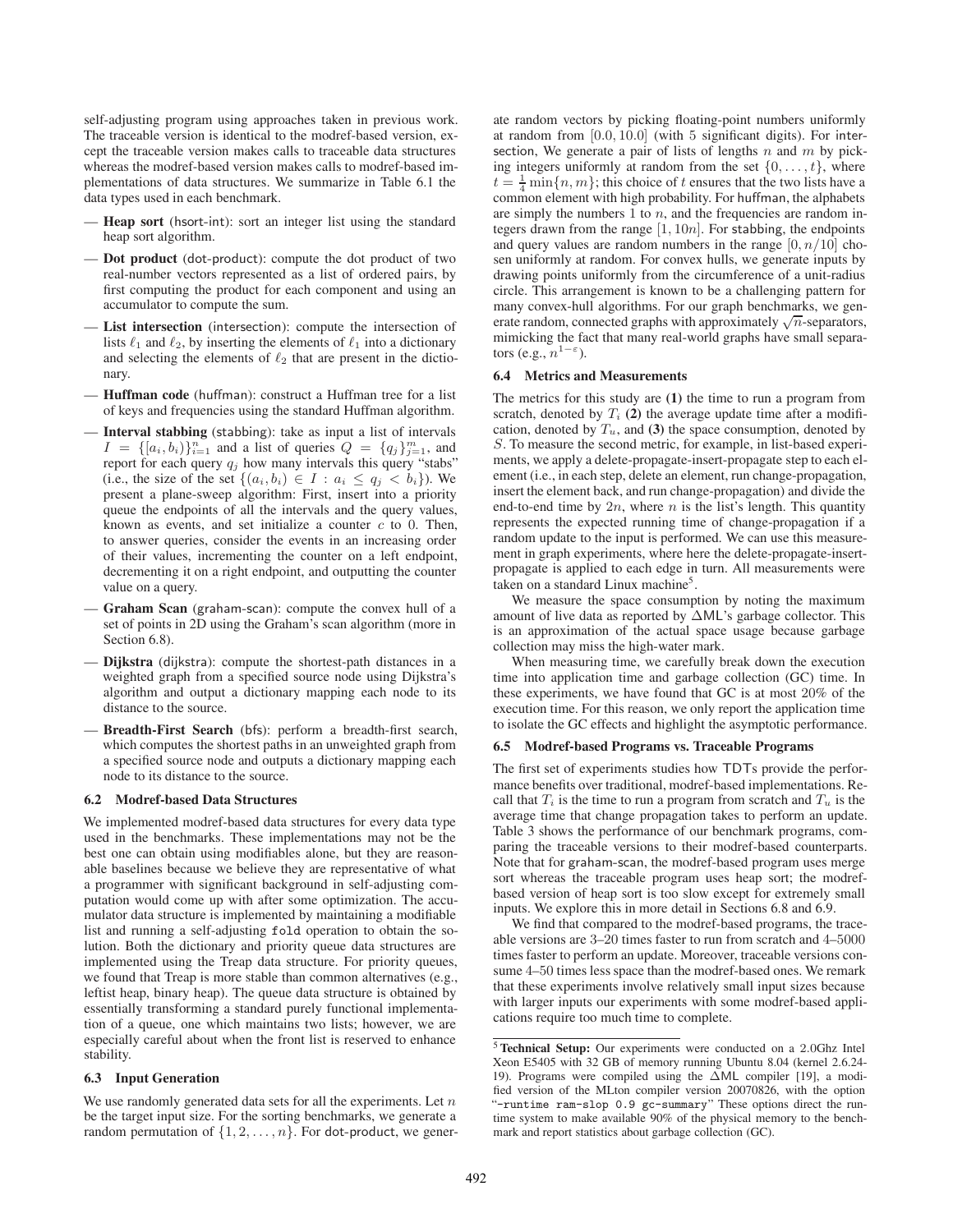| <b>Experiment</b> | <b>Size</b>     | <b>Traceable</b> |                  |        |            | Modref-based |         | Modref-based $\div$ Traceable |         |       |  |
|-------------------|-----------------|------------------|------------------|--------|------------|--------------|---------|-------------------------------|---------|-------|--|
|                   | N               | $T_i$ (ms)       | $T_u$ ( $\mu$ s) | S(MB)  | $T_i$ (ms) | $T_u(\mu s)$ | S(MB)   | $T_i$                         | $T_u$   | S     |  |
| hsort-int         | $10^{3}$        | 7.50             | 35.00            | 0.61   | 85.00      | 27695.00     | 14.04   | 11.33                         | 791.28  | 23.02 |  |
| dot-product       | 10 <sup>5</sup> | 280.00           | 6.75             | 52.88  | 872.50     | 121.55       | 223.80  | 3.11                          | 18.00   | 4.23  |  |
| intersection      | 10 <sup>5</sup> | 1372.50          | 82.00            | 382.78 | 11207.50   | 1948.45      | 1509.17 | 8.16                          | 23.53   | 3.94  |  |
| huffman           | $10^{4}$        | 157.50           | 492.00           | 22.13  | 2575.00    | 2530000.00   | 707.61  | 16.34                         | 5142.28 | 31.98 |  |
| stabbing          | $10^3$          | 17.50            | 115.00           | 1.92   | 240.00     | 98195.00     | 23.56   | 13.71                         | 853.87  | 12.27 |  |
| graham-scan       | $10^{4}$        | 375.00           | 265.50           | 24.90  | 1542.50    | 1105.50      | 277.24  | 4.11                          | 4.16    | 11.13 |  |
| bfs               | $10^{3}$        | 37.50            | 845.56           | 2.74   | 717.50     | 23784.07     | 139.39  | 19.13                         | 28.12   | 50.82 |  |
| dijkstra          | 10 <sup>3</sup> | 42.50            | 1160.03          | 2.74   | 725.00     | 34528.30     | 72.41   | 17.05                         | 29.76   | 26.42 |  |

**Table 3.** Traceable vs. modref-based implementations:  $T_i$  (in ms) is the from-scratch execution time,  $T_u$  (in  $\mu s$ ) is the average time per update, and  $S$  (in MB) is the maximum space usage as measured at garbage collection.

| <b>Experiment</b> | <b>Size</b>     |            | Traceable    |       | <b>Static</b> | Overhead                 | <b>Speedup</b>            |  |  |
|-------------------|-----------------|------------|--------------|-------|---------------|--------------------------|---------------------------|--|--|
|                   | N               | $T_i$ (ms) | $T_u(\mu s)$ | S(GB) | $T_i$ (ms)    | $(SAC T_i)/(static T_i)$ | (static $T_i$ )/SAC $T_u$ |  |  |
| hsort-int         | $10^{6}$        | 14390.00   | 59.02        | 1.75  | 2599.75       | 5.5                      | $4.4 \times 10^{4}$       |  |  |
| dot-product       | $10^{6}$        | 2787.50    | 7.45         | 0.44  | 100.25        | 27.80                    | $1.3 \times 10^4$         |  |  |
| intersection      | $10^6$          | 12820.00   | 74.91        | 2.19  | 1091.50       | 11.74                    | $1.5 \times 10^4$         |  |  |
| huffman           | $10^{6}$        | 22975.00   | 1021.04      | 1.08  | 6447.25       | 3.56                     | $6.3 \times 10^3$         |  |  |
| stabbing          | $10^6$          | 38832.50   | 202.11       | 1.70  | 10609.75      | 3.60                     | $5.2 \times 10^{4}$       |  |  |
| graham-scan       | 10 <sup>5</sup> | 4307.50    | 297.30       | 0.70  | 547.75        | 7.86                     | $1.8 \times 10^3$         |  |  |
| bfs               | 10 <sup>4</sup> | 445.00     | 1310.59      | 0.12  | 47.50         | 9.36                     | 36.2                      |  |  |
| dijkstra          | $10^{4}$        | 490.00     | 1783.68      | 0.12  | 52.50         | 9.33                     | 29.4                      |  |  |

**Table 4.** Traceable SAC versus static:  $T_i$  (in ms) is the from-scratch execution time, and  $T_u$  (in  $\mu$ s) is the average time per update. Update times are reported in **microseconds**  $(\mu s)$ .

## **6.6 Traceable Programs vs. Static Programs**

Our second set of experiments, shown in Table 4, draws a comparison between traceable programs and static programs, quantifying the effectiveness of the approach in more absolute terms. First, consider the overhead column, calculated as the ratio of the fromscratch run of the traceable implementation to that of the static implementation. This quantity represents the overhead of the proposed approach (e.g., due to dependence tracing, runtime system). We find the overhead to relatively small: the traceable versions are about a factor of 10 slower than their static counterparts, except for dot-product, which is about 30 time slower. We believe this is because the benchmark dot-product is relatively lightweight computationally.

Second, consider the speedup column, calculated as the ratio of the static from-scratch run time to the update time. Results show that the traceable versions can perform updates many orders of magnitude faster. One exception is our graph algorithms, which are output-sensitive and may need to update the results at many nodes even after a small modification, e.g., deleting a single edge can change the shortest distance of many nodes. We discuss this in greater depth next.

# **6.7 Graph Algorithms**

Graph algorithms can be challenging with previous approaches to SAC. We discuss how TDTs can help overcome some of these challenges. While previous SAC approaches worked well on problems with structured data (e.g., lists and trees), computations involving unstructured data (e.g., graphs) often require use dynamic data structures whose traditional self-adjusting versions can require the tracing and updating of large amount of dependencies. Traceable data types address this problem by reducing the amount of required tracing and exploiting problem-specific structures, thereby dramatically decreasing the update time.



**Figure 9.** From-scratch runs with our graph benchmarks: timing (vertical axis in **ms**) as input size (horizonal axis) varies.



**Figure 10.** Updates with our graph benchmarks: timing (vertical axis in **ms**) as input size (horizonal axis) varies.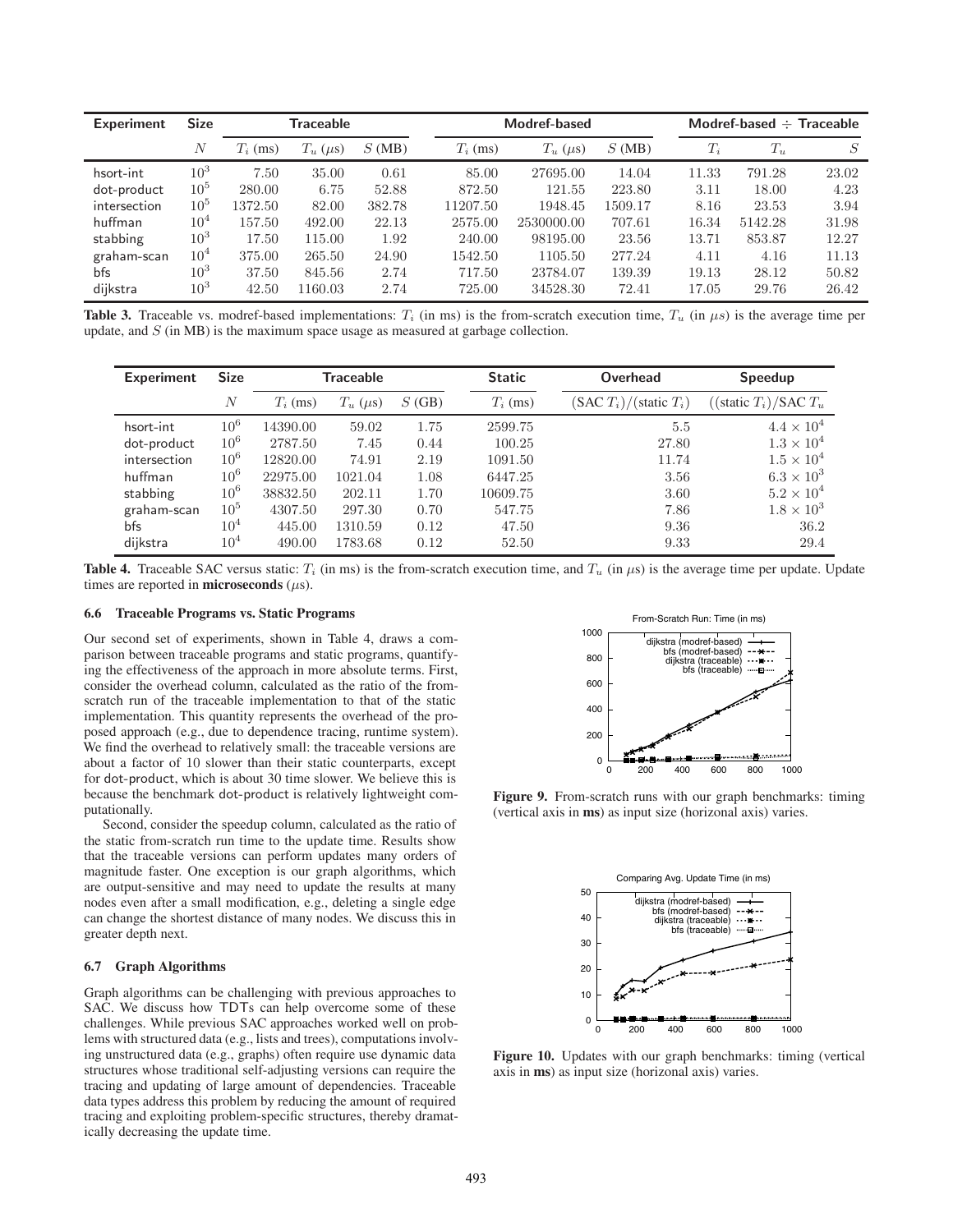

**Figure 11.** Detailed measurements for the sorting and graham-scan experiments: timing (vertical axis in **ms**) as input size (horizontal axis in **thousands** of elements) is varied.



**Figure 12.** Trace size (in **thousands** of trace elements) and average trace difference (in trace elements on a log scale) of sorting benchmarks as input size is varied: trace size of traceable heap sort (left), trace size of quick sort and modref-based heap sort as normalized by the trace size of traceable heap sort (center), and average trace difference (right).

We consider two algorithms: the Dijkstra's single-source shortest path algorithm (dijkstra) and the classic breath-first-search algorithm (bfs). Our implementations follow the standard textbook descriptions (Figure 5 shows the pseudo-code for dijkstra). Both algorithms use a dictionary to represent a graph.

Figures 9 and 10 contrast the performance of traceable versions of shortest-path algorithms with that of the traditional, modrefbased versions. Figure 9 shows from-scratch execution times of dijkstra and bfs. Both perform similarly, and their traceable versions are significantly faster than their traditional versions, by more than an order of magnitude at peak. Figure 9 shows the average update times for an edge deletion/insertion. Again, both benchmarks perform similarly and the traceable versions are significantly faster than the traditional, by approximately an order of magnitude at  $N = 1,000.$ 

We note that both dijkstra and bfs are highly output sensitive algorithms. Since inserting/deleting an edge can change the shortestpath distances on a large number of nodes, these benchmarks are highly output sensitive. Specifically, if the shortest-path distances change on  $t$  nodes, both benchmarks will need to update all  $t$  nodes, requiring at least  $\Omega(t)$  time.

## **6.8 Sorting and Convex Hulls**

Another noteworthy feature of the TDT framework is modularity, specifically the fact that we can often enjoy substantial performance improvements by simply replacing the modref-based implementations of data structures with the compatible traceable versions. As an example, consider the problem of computing the convex hull of 2D data points. Given a set of 2D points, Graham's scan algorithm first orders the points by the  $x$  coordinates and computes the convex hull by scanning the sorted points. Here we compare the traceable version of our heap sort (hsort) and graham-scan benchmarks with other modref-based algorithms considered in previous work. The fastest version turns out to be identical to the old graham-scan code, except the sort routine is now a traceable heap sort.

As shown in Figure 11 (left and center plots), traceable heap sort outperforms the quick-sort and merge-sort algorithms by nearly an order of magnitude for both from-scratch runs and updates. Since graham-scan uses sorting as a substep, it shows the same performance trends (rightmost plot). Compared to the previous modrefbased implementation of the quick-hull algorithm [8], grahamscan is extremely fast.

### **6.9 Trace Size and Stability**

Our empirical measurements thus far illustrate the performance benefits of TDTs, both in running time and space consumption. Here we investigate the question of whether these improvements are related to potential constant factor improvements in the runtime systems or to the benefits of TDTs as we expect them to be. Our measurements suggest the latter and indicate asymptotic improvements in performance. To this end we consider two abstract measures: trace size and trace stability. Trace size measures the size of the memory consumed. Trace stability measures how much the trace changes as a result of an input modification—this ultimately determines how fast the program can respond to modifications. In our experiments, we measure the trace size by the number of trace elements, and the trace stability by counting the average number of trace elements created and deleted during change propagation after a single insertion/deletion. These measures are independent of the specifics of the hardware as well as the specifics of the data structures used for change propagation—they only depend on the abstract representation of the trace. They are, however, specific to the particular self-adjusting program and the class of input changes considered. As an example, we consider here sorting with integers, specifically hsort-int, with traceable and modref-based priority queues, and a self-adjusting implementation of quicksort.

Figure 12 (leftmost) shows the trace size for traceable heap sort as the input size increases. Regression analysis shows a perfect fit with  $10n + 12$  (*n* is the input size), providing strong evidence that the trace size of traceable heap sort is  $O(n)$ . This is consistent with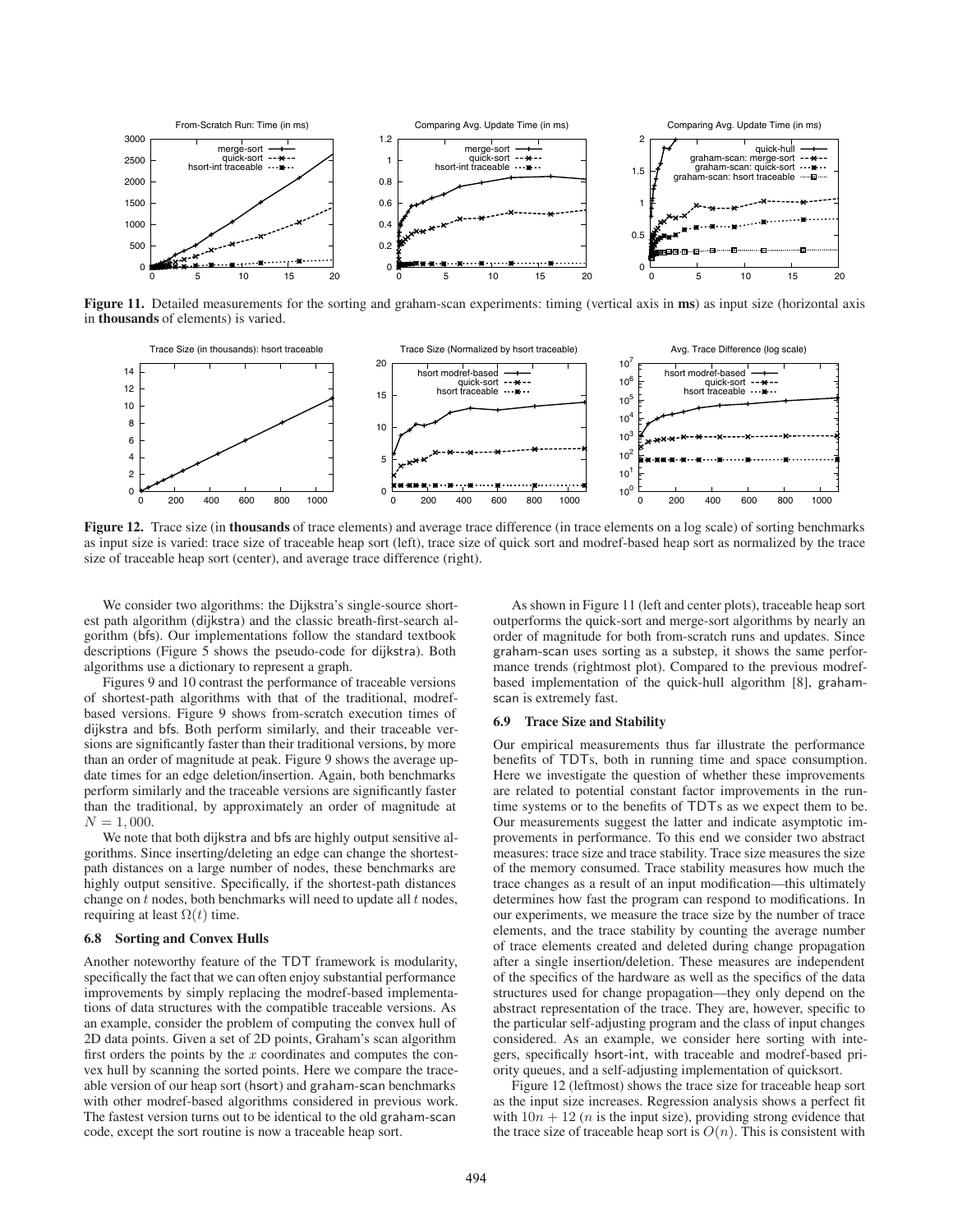

**Figure 13. Left:** Time per kinetic event. **Center:** Speedup for an update. **Right:** Total simulation time (seconds) with time-slicing.

a simple analytical reasoning on traces: since we record dependencies at the level of priority-queue operations and since heap-sort performs linear number of such operations, the trace has linear size.

Figure 12 (center) shows the trace size of hsort-int using both traceable and modref-based priority queues normalized to the trace size of the traceable heap sort. The figure suggests that the traces of traceable heap sort are by a factor of  $\Theta(\log n)$  smaller than those of the modref-based. This explains why traceable heap sort has a significantly smaller memory footprint than the modref-based counterpart.

Figure 12 (right) shows our measurements of average trace difference on a vertical log scale for a single insertion/deletion. Trace difference is constant for traceable heap sort, because a single insertion/deletion requires inserting/deleting a single priority queue operation from the trace. The modref-based implementation heap sort appears to have super-logarithmically larger trace difference. The reason for this is the internal comparisons traced by the modrefbased priority queues. This finding explains the difference in the runtime performance between the two implementations of heap sort.

Figure 12 also compares the traceable heap sort to our selfadjusting quicksort implementation, which, until now, has been the most efficient self-adjusting sorter. Traceable heap sort appears faster by at least a moderate constant factor.

# **7. Motion Simulation**

With traceable data types, programs can natively and safely handle continuous-domain input, so that the output may be updated efficiently when the input changes. We consider motion simulation as an interesting application of this capability. Consider a program P that computes a geometric property (e.g., convex hull) of a given set of static objects (e.g., points). In motion simulation, we want to compute the output of  $\overline{P}$  as the objects move continuously, i.e., when each coordinate is a function of "time". Motion simulation can be performed by time slicing and recomputing the output at fixed intervals. This approach, however, is inaccurate because it only approximates the times at which the output changes, and inefficient because it cannot take advantage of the similarity of output at consecutive intervals. With no advance knowledge of how points move, time slicing can be the only option. In some cases, however, we can represent the coordinates of moving objects with polynomials of time and compute exactly the times at which the output can change by finding the roots of certain polynomials (e.g., [7]). We call this an *event-based simulation*.

We implement a library for motion simulation by using both event-based and time-slicing simulation techniques while taking advantage of self-adjusting computation to update the output. The library allows the "time" to be set arbitrarily and uses changepropagation to update the output. We use modular modifiables (Section 3) to represent outcomes of geometric tests. The library consist of 3, 200 lines of ΔML code supplying primitives for polynomials, geometric operations, and performing motion simulation. As benchmarks, we implement self-adjusting versions of several 2D convex hulls algorithms and one 3D convex hull algorithm called incremental-hull algorithm. We also implement a visualizer that helps us observe motion simulations in real time by simultaneously running the visualizer and the self-adjusting program performing the simulation. Some example movies can be found on the web site http://sites.google.com/site/sacmotion/.

Figure 13 shows some experimental results with 3D hulls using event-based approach. For both figures the horizontal axis is the input size consisting of points (up to 15000). The plot on the left shows the average time to update the output by change propagation after changing the time in an event-based simulation (average taken over *n* updates for each input size  $n$ ). The update time appears to grow slowly (poly-logarithmically) with the input size. The plot on the right shows that updates are nearly three orders of magnitude faster for larger inputs; speedups are computed by comparing to static from-scratch execution.

Imagine performing motion simulation by recomputing the convex hull periodically every  $\delta$  milliseconds, i.e., by time slicing. If  $\delta$ is reasonably small, we expect the output computed at consecutive intervals to be similar. Self-adjusting computation allows us to take advantage of this similarity. Figure 13 (right) shows the total simulation time for varying interval sizes with 5000 moving points. The horizontal axis represents  $\delta$  in milliseconds and the vertical axis represents the total simulation time. As the interval size increases the total simulation time decreases quite dramatically especially initially, because as the interval size increases, more events can be processed simultaneously and fewer events occur in total.

Finally, although we do not discuss here in detail, the ability to handle continuous-domain inputs makes a range of modifications possible. For example, our approach allows the time to be set to any value, even in the past and update the output efficiently.

# **8. Related Work**

The problem of having computation respond to slowly changing data has been studied extensively. Early work in the programming languages community, broadly called *incremental computation*, focused on developing techniques for translating static/conventional programs into incremental programs that can respond automatically to input modifications. Recent advances on self-adjusting computation have generalized these approaches and dramatically improved their effectiveness. The algorithms community devised dynamic and kinetic data structures to address these same problems. This section is a brief survey of related work in these two areas; detailed information can be found elsewhere [7, 11, 14, 24].

*Incremental Computation.* The most effective incremental computation techniques are based on dependence graphs, memoization, and partial evaluation. Dependence graph techniques record the de